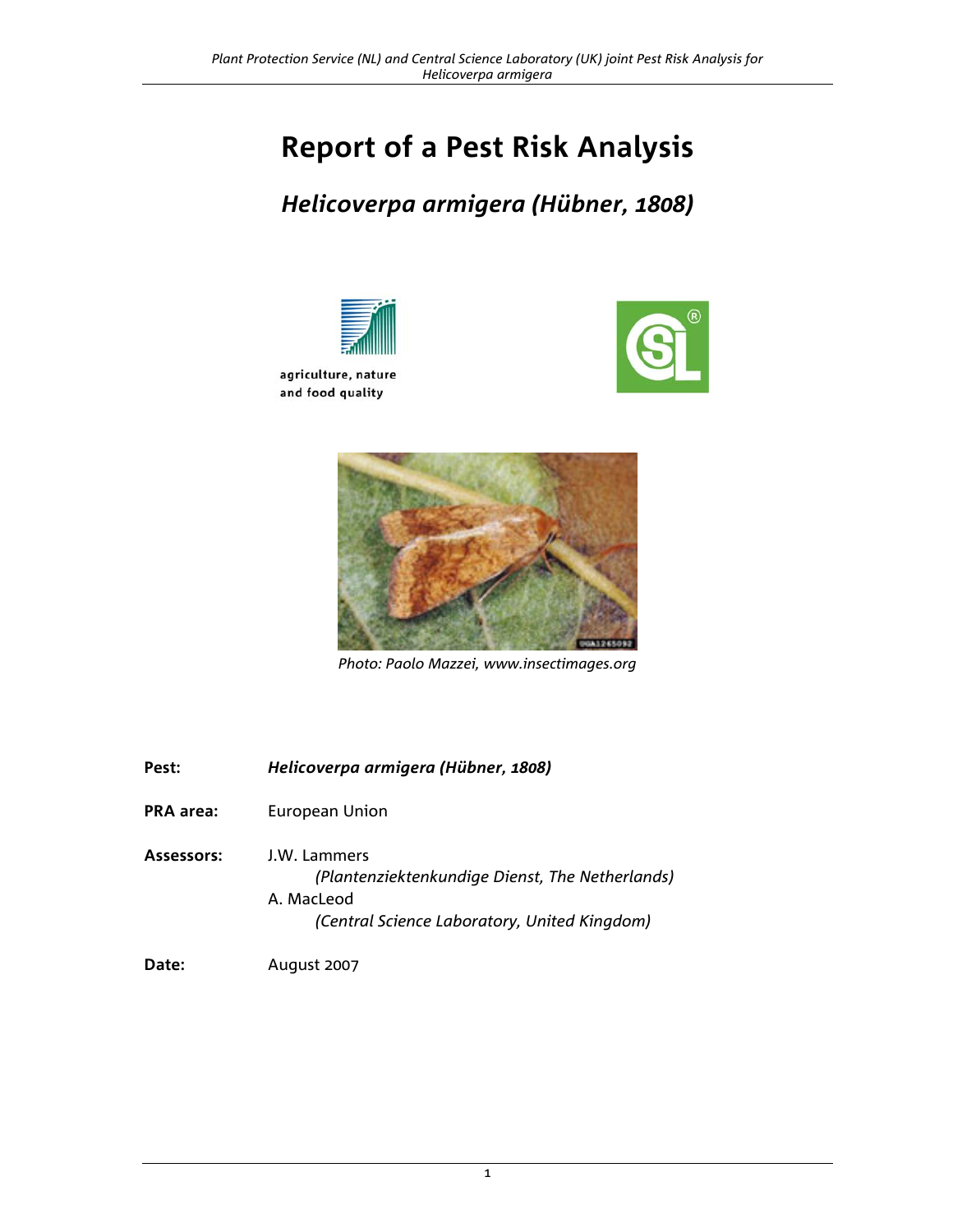## **STAGE 1: PRA INITIATION**

## **1.1 What is the reason for the PRA?**

*Helicoverpa (=Heliothis) armigera* is currently placed on Annex I A II of Council Directive 2000/29/EC, indicating that it is considered to be relevant for the entire EU and that phytosanitary measures are required when it is found on any plants or plant products. EU Member states, in particular The Netherlands and United Kingdom, frequently intercept *H. armigera* on imported produce (especially *Dianthus* and Rosa cut flowers, *Phaseolus*, *Pisum* and *Zea mays*) and some ornamental cuttings. These imports often originate from Third Countries. However, *H. armigera* is already widely present in some EC members such as Greece, Portugal and Spain and present though less widespread in many more such as Austria, Czech Republic, France, Germany, Hungary, Italy and Lithuania. Furthermore, *H. armigera* is capable of migrating over long distances during late summer, leading to transient findings all over Europe. Therefore the current EU import regulations require modification to better take into account the current status of *H. armigera* in Europe and pathways for its introduction and spread. For all of these reasons the justification for classifying *H. armigera* as a I A II pest should be reexamined.

## **1.2 Taxonomic position of pest**

## Name: *Helicoverpa armigera (Hübner, 1808)*

Synonyms: *Heliothis armigera* (Hübner), *Chloridea armigera* (Hübner) *Heliothis obsoleta* Auctorum, *Chloridea obsoleta*, *Helicoverpa obsoleta* Auctorum, *Heliothis fusca* Cockerell*, Heliothis rama* Bhattacherjee & Gupta, *Noctua armigera* Hübner.

Common names: Old World (African) bollworm, corn earworm, cotton bollworm.

Taxonomic position: - *Insecta* - *Lepidoptera* - *Noctuidae*  - *Heliothinae*  - *Helicoverpa* - *Helicoverpa armigera*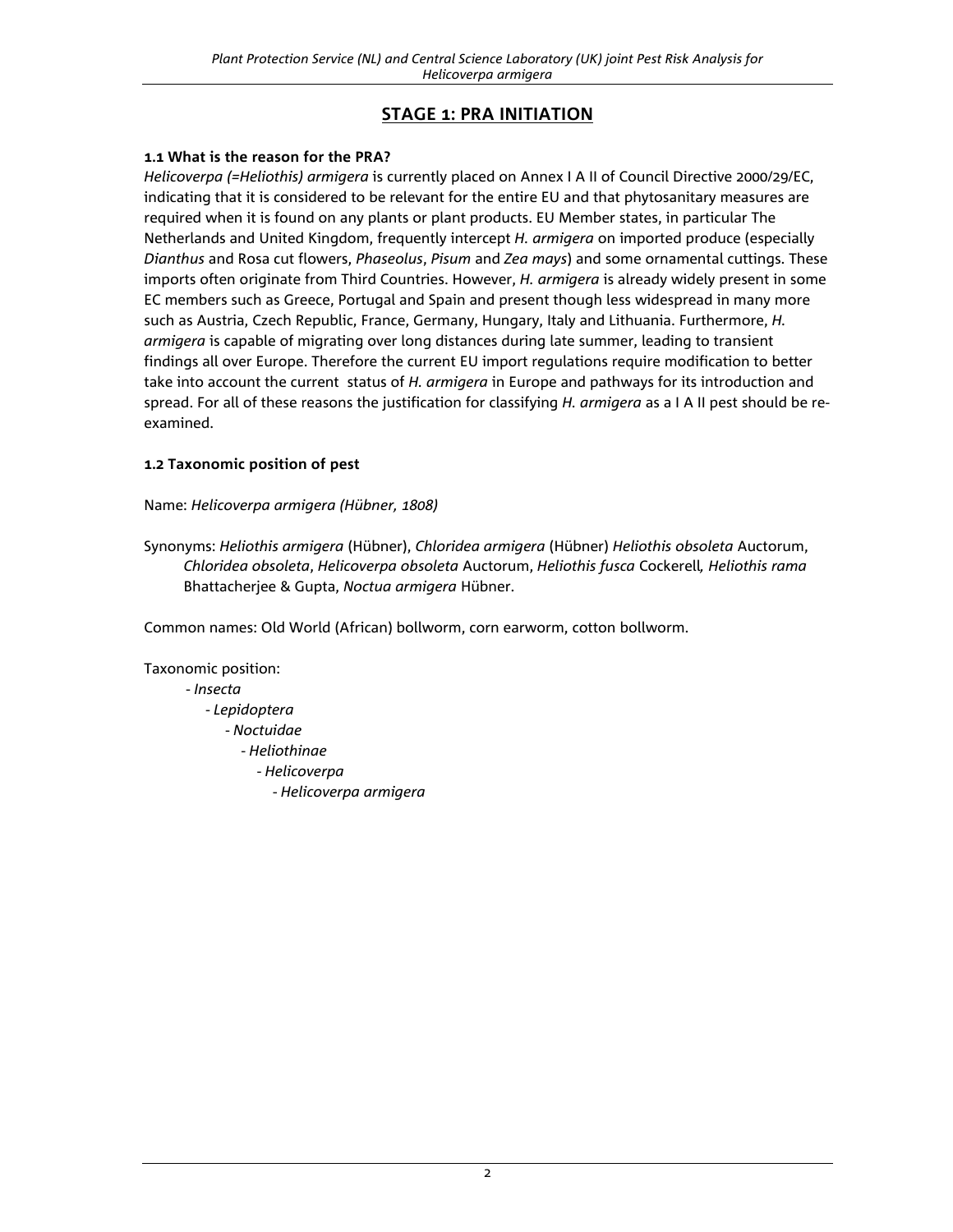## **STAGE 2: PEST RISK ASSESSMENT**

## **2.1 Probability of introduction**

## **2.1.1 Entry**

#### Geographical distribution

The global distribution of *Helicoverpa armigera* is shown in Figure 1. The pest is present and widespread in Asia, Africa and Oceania (EPPO, 2006). Given the current pest status in Europe (table 1, PRA), *H. armigera* is established in the following EU Member States: Bulgaria, Greece, Portugal, Romania, Spain (widespread) and Cyprus, France, Hungary and Italy (restricted distribution).



**Figure 1**. Distribution map of *Helicoverpa armigera* (EPPO, 2006).

## Major host plants or habitats

*H. armigera* is a highly polyphagous species. The most important crop hosts of which *H. armigera* is a major pest are tomato, cotton, pigeon pea, chickpea, sorghum and cowpea. Other hosts include dianthus, rosa, pelargonium, chrysanthemum, groundnut, okra, peas, field beans, soybeans, lucerne, *Phaseolus* spp., other Leguminosae, tobacco, potatoes, maize, flax, a number of fruits (Prunus, Citrus), forest trees and a range of vegetable crops (CAB, 2006; Multani and Sohi, 2002; Chandra and Rai, 1974; Gahukar, 2002; Kakimoto *et al*, 2003).

## Pathway(s) for entry

Five pathways were assessed in the PRA: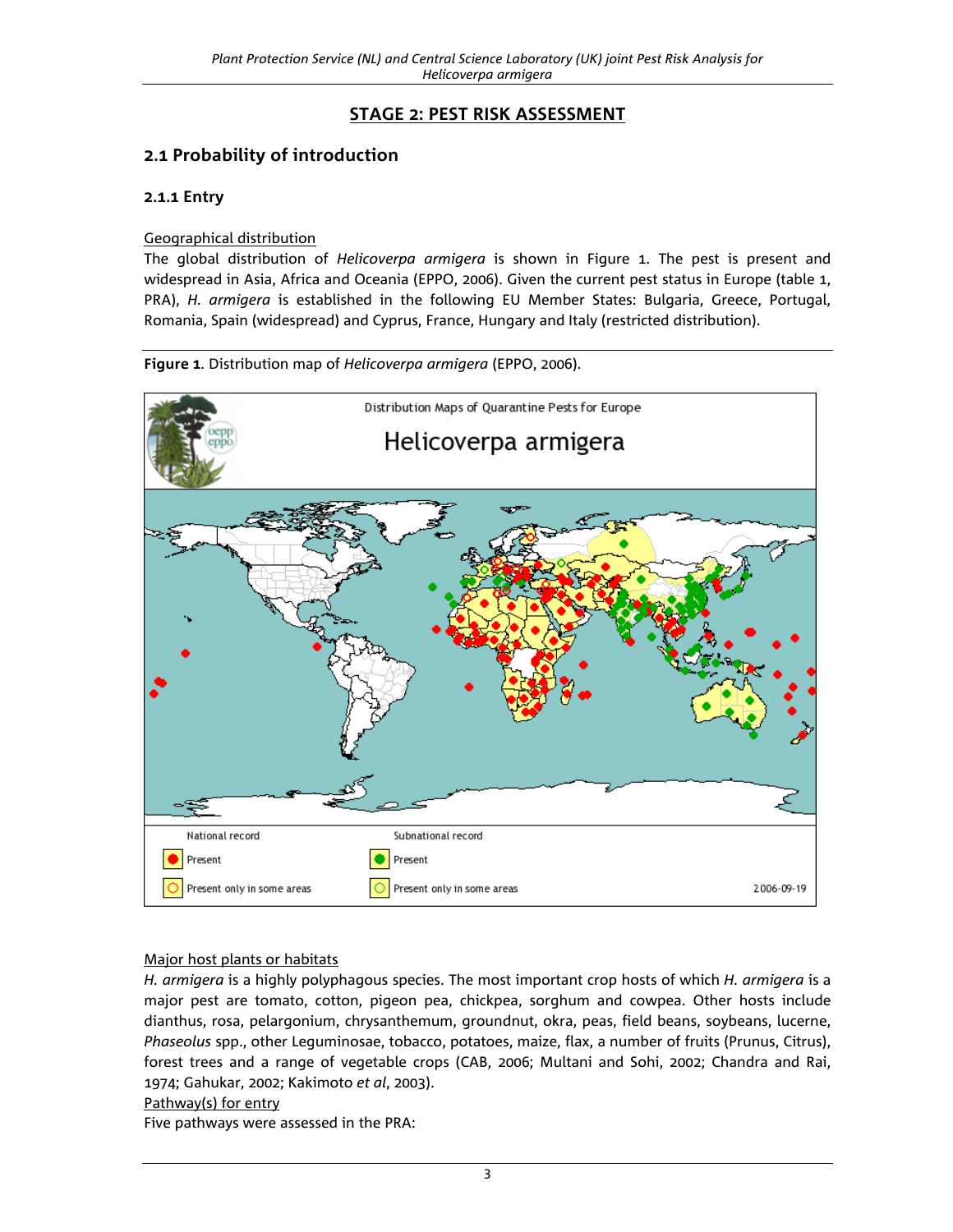## *Pathway 1. Cut flowers*

Although many infested consignments (mainly *Dianthus* and Rosa) are intercepted annually (EUROPHYT, 2007) and large quantities of cut flowers are imported into the EU from Third Countries where *H. armigera* is present, the likelihood that *H. armigera* will enter the EU is low. The reason for this is that the pest is unlikely to transfer from the cut flower pathway to a suitable host. In order to be able to complete their life cycle, larvae must pupate in the soil (Attique *et al.*, 2000; Tripatis & Sharma, 1984; Chen *et al.*, 2002). Soil is absent in consignments of cut flowers and the majority of larvae are therefore not likely to develop to mature adults. If larvae on cut flowers are picked off and released into gardens, or placed on compost heaps when flowers are disposed of, larvae may then be able to move to a suitable place for pupation. If pupation is successful, adults will then have to undertake maturation feeding and find a mate before females can oviposit on hosts to complete the life cycle. The successive and successful completion of all of these events is unlikely to occur.

*Probability of entry - Low* 

## *Pathway 2. Vegetables*

The high number of EU interceptions in pods and beans (EUROPHYT, 2007) is a clear indication that *H. armigera* is very likely to be associated with the pathway *vegetables*. The volume of commodities carried along the pathway is high (table 3). However, like cut flowers, the overall likelihood of entry via this pathway is low for the same reasons as mentioned before for pathway 1 'cut flowers import'. Moreover, beans, peas and sweetcorn are prepared and cooked which is very likely to result in the removal or death of larvae, if present i.e. the risks are mitigated via processing and consumption. *Probability of entry - Low* 

## *Pathway 3. Cuttings*

*H. armigera* has been intercepted several times in consignments of *Pelargonium, Dianthus* and *Chrysanthemum* cuttings (EUROPHYT, 2007). Several outbreaks in EU glasshouses are known to be the result of imported, infested cuttings (mainly *Pelargonium*) (archives of CSL and the Netherlands Plant Protection Service; EPPO, 1997), although the entry risk seems to be moderate. Given the number of interceptions and the volume of the pathway, the risk of *H. armigera* being associated with the pathway cuttings is lower compared to pathway 1 and 2. However, if imported cuttings are infested, the pest can relatively easy transfer to a suitable host and be able to find suitable pupation conditions.

## *Probability of entry - Moderate*

## *Pathway 4. Natural spread*

Given the evidence for long-distance migration (Wu Kong Ming *et al*., 2006; Fengh *et al*., 2005; Graham, 2000; Vaishampayan and Singh, 1996; Zhou *et al*., 2000a and 2000b; Nibouche *et al*., 1998; Pedgley, 1985 and 1986; Buleza, 1989; Rezbanyai Reser, 1984; Gomboc, 1999; Kaabers, 1984; Hansen, 1989; Palmqvist, 1996, 1997, 1998, 1999, 2000, 2001 and 2002; De Vos, 2000 and 2003; European Commission, 2006; WVF, 2007 personal communication), it is very likely that adult *H. armigera* moths are entering the EU from the south (north Africa) and east, across the EU border (Poland, Slovakia, Hungary and Romania). In this way, the pest can easily find a suitable host in the EU. Consequently, some of the EU territory in these eastern areas is already infested, notably Hungary and Romania. *Probability of entry - High* 

## *Pathway 5. Passenger luggage*

Hand luggage is not checked routinely in the EU for phytosanitary purposes. Nevertheless, it is likely that passengers entering the EU also carry luggage infested with *H. armigera* from time to time, as is the case in the USA (Venette *et al.*, 2003). When carried in luggage, *H. armigera* larvae are likely to be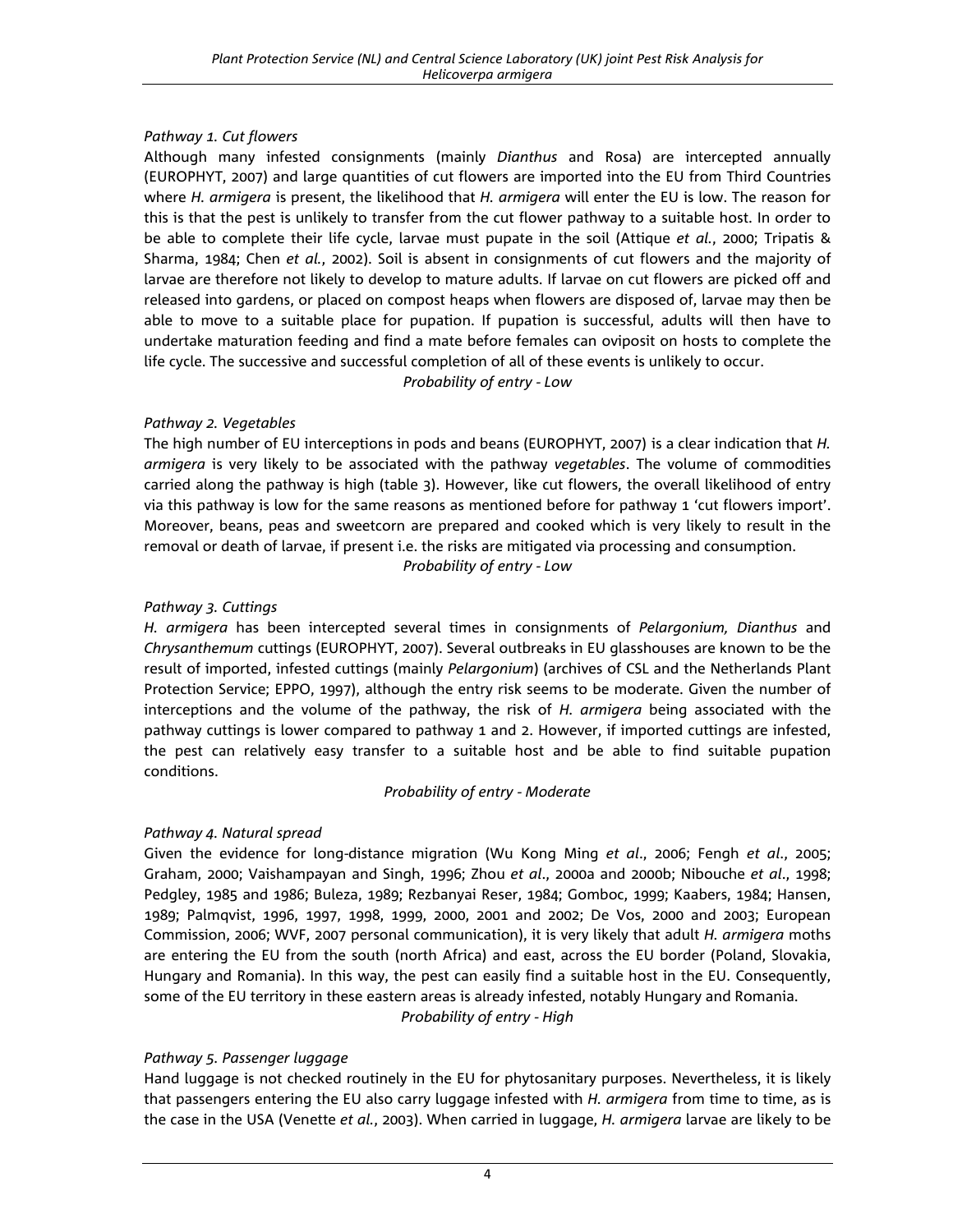feeding on fruit, vegetable or cut flower commodities. As with pathways 1 and 2, the likelihood that *H. armigera* will spread and establish as a result of it being carried in luggage is low given the likely end uses of the commodities being transported. Moreover, the volume of this pathway is very low. *Probability of entry – Very low* 

## **2.1.2 Establishment**

## Plants or habitats at risk in the PRA area

The pest can attack many species that are of economic importance in the PRA area, such as tomato, maize, beans and ornamental plants such as *Chrysanthemum* and *Pelargonium*.

## Climatic similarity of present distribution with PRA area (or parts thereof)

According to Farrow & Daly (1987) H. armigera is established and overwinters up to about 40°N in Europe. However, given the current pest status in Europe (table 1), this limit has since the 1980's moved north up to approximately 45°N (interpretation of data; Figure 2), and now includes the following EU Member States: Greece, Portugal, Romania, Spain (widespread) and Cyprus, France, Hungary and Italy (restricted distribution) (CAB, 2006; European Commission, 2006). This means that the climate in these EU-regions is suitable for establishment. *H. armigera* has probably reached the limits of its natural distribution in the EU, not taking possible climate changes into account.

*Probability of outdoor establishment in southern parts of the EU – up to 40-45°N: very high* 

There are numerous reports every year of *H. armigera* being caught in light traps during the summer in northern EU countries, such as Sweden, the UK and The Netherlands (Franzen, 2004; Vos, 2003 and 2000; Pedgley, 1985; Waring 2006 and others). During the summer, the range of *H. armigera* in Europe may extend as far as 59ºN in the northern hemisphere (Farrow and Daly, 1987). In northern European countries, gravid female moths could establish a small population outside during favourable weather in the summer and autumn (Waring, 2006) and, with climate change, such events are likely to occur more often. However, to survive winter the females will have to find a suitable glasshouse within which to complete development. To date, *H. armigera* has not been observed to overwinter outdoors in northern parts of the EU.

*Probability of outdoor establishment in northern parts of the EU: very low* 

Several outbreaks of *H. armigera* have occurred in glasshouses and have been reported in the literature (Marek & Navratilova, 1994; Bues *et al.*, 1988; Hachler *et al.,* 1998; Stigter *et al.*, 2004; Sannino *et al.*, 2004). In the UK, there have been eight outbreaks of *H. armigera* at ornamental glasshouse nurseries since 1997 (CSL archives), in The Netherlands 16 since 1996 (archives of the Netherlands Plant Protection Service), in Finland 11 since 1997 (EPPO, 1997). Based on developmental thresholds and thermal constants of 10.5°C and 51 degree-days for eggs; 11.3°C and 215.1 degree-days for larvae, and 13.8°C and 151.8 degree-days for pupae (Jallow & Matsumura, 2001) it is likely that *H. armigera* is able to overwinter in heated glasshouses, especially when a suitable soil or growth media for pupation is available.

*Probability of establishment in glasshouses: high* 

## Aspects of the pest's biology that would favour establishment

A female may lay up to about 3,000 eggs (more than 400 in 24 h), mainly at night. Depending on the climatic conditions, 2 to 11 generations annually have been reported (EPPO, 2007; Shanower and Romeis, 1999). The wide geographic distribution over the world (table 1) shows that *H. armigera* can establish in regions with (seasonal changes from) tropical climates (i.e. Africa, tropical Asia) to regions with a cooler temperate climate (i.e. Mediterranean area of the EU). In regions with a cooler,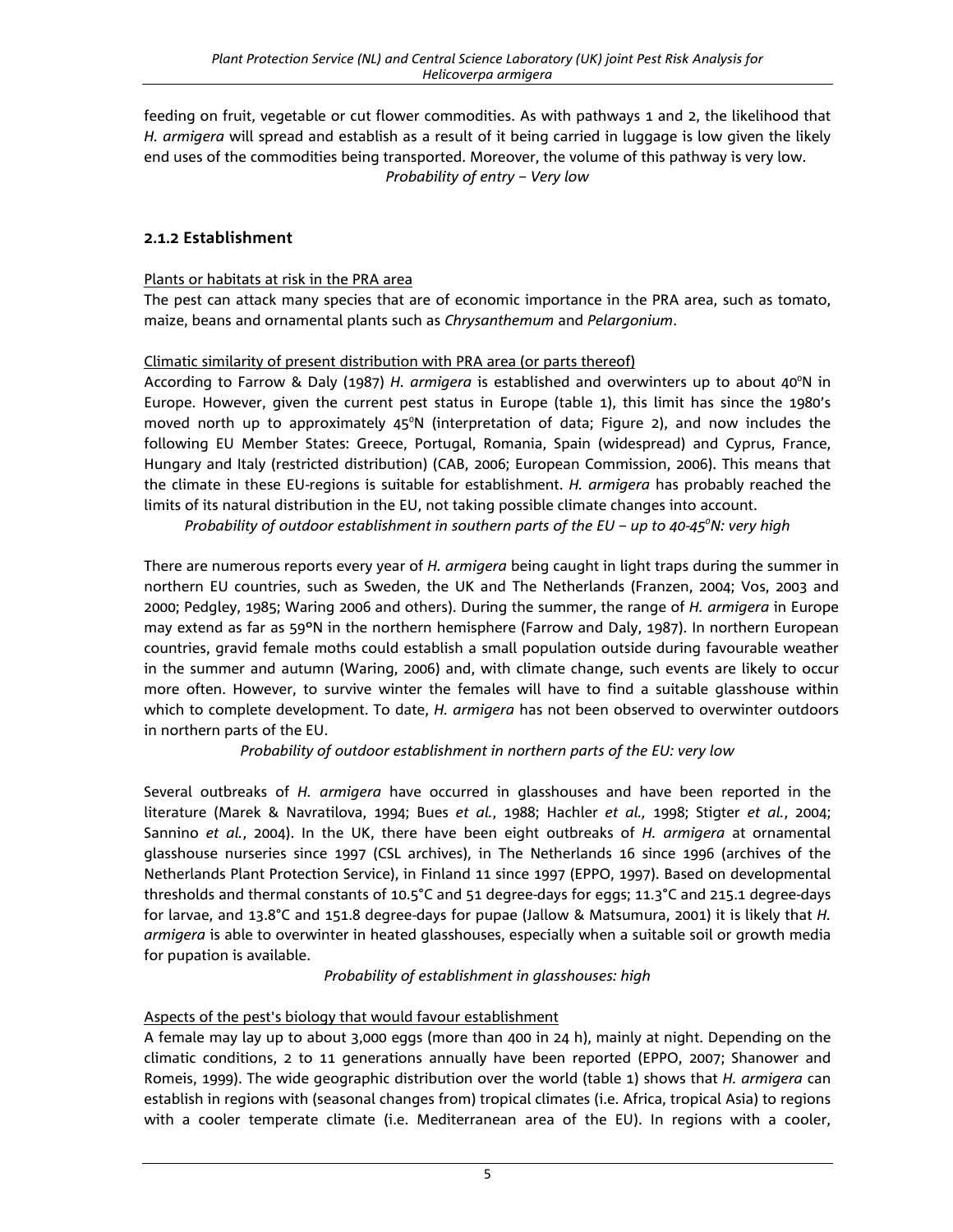temperate climate, *H. armigera* overwinters in a diapause stage (Kurban *et al.*, 2005). Feng *et al.*  (2005) state that gene flow is high because of large-scale migration of populations.

Furthermore, *H. armigera* has developed resistance against insecticides. Field failures resulting from pyrethroid resistance have been reported from Australia, Thailand, Turkey, India, Indonesia and Pakistan (CAB International, 2006).

## **2.1.3 Spread**

#### Spread by human assistance

*H. armigera* can be moved very rapidly with plants and plant products through trade from infested EU-areas to non infested areas. Since 1998 EU countries notified the Commission 33 times about the presence of the pest in EU consignments, mainly in products from Spain (Europhyt). However, the geographic distribution of *H. armigera* has not rapidly increased.

#### Spread by natural means

*H. armigera* can move very easily due to natural migration. Pedgley (1985) showed that *H. armigera* migrates up to 1,000 km to reach Britain and other parts of Europe from sources in southern Europe and northern Africa. Migrant individuals have been observed in Denmark (Kaabers, 1984), Norway (Hansen, 1989), Sweden (Palmqvist, 1996, 1997, 1998, 1999, 2000, 2001 and 2002), Estonia, Latvia, Slovenia, Czech Republic and Poland (European Commission, 2006) and the Netherlands (de Vos, 2000 and 2003). In Sweden, these observations followed weather with high-pressure periods with warm southeast winds in late summer (August and September) or occasionally in the autumn (October and November). However, despite continually re-entering regions of the EU where it is not established, either via traded commodities or natural migration, the geographic distribution of *H. armigera* has not rapidly increased. For example *H. armigera* was first reported from Hungary in 1951 but did not establish in neighbouring Austria until 2003 (CAB International, 2006). It is presumed that spread is primarily limited by the poor over-wintering capabilities of *H. armigera* and it will remain a transient pest in Northern Europe. In one case, *H. armigera* was observed in a Dutch tomato glasshouse and the introduction source could not be traced. Natural migration might have been the cause of this outbreak. Figure 2 illustrates the current situation. Although in the past natural spread has been slow, it may speed up in future as the climate of Europe changes.

## *Probability of (rapid) spread: low*

## Which part of the PRA area is the endangered area?

The endangered area is the many outdoor host crops in the south and southeast of the EU, although these areas are largely infested already. Other endangered areas are greenhouses in the northern part of the EU where host plants are grown. In the past, most infestations were observed in greenhouses where imported *Pelargonium* and *Chrysanthemum* cuttings were cultivated.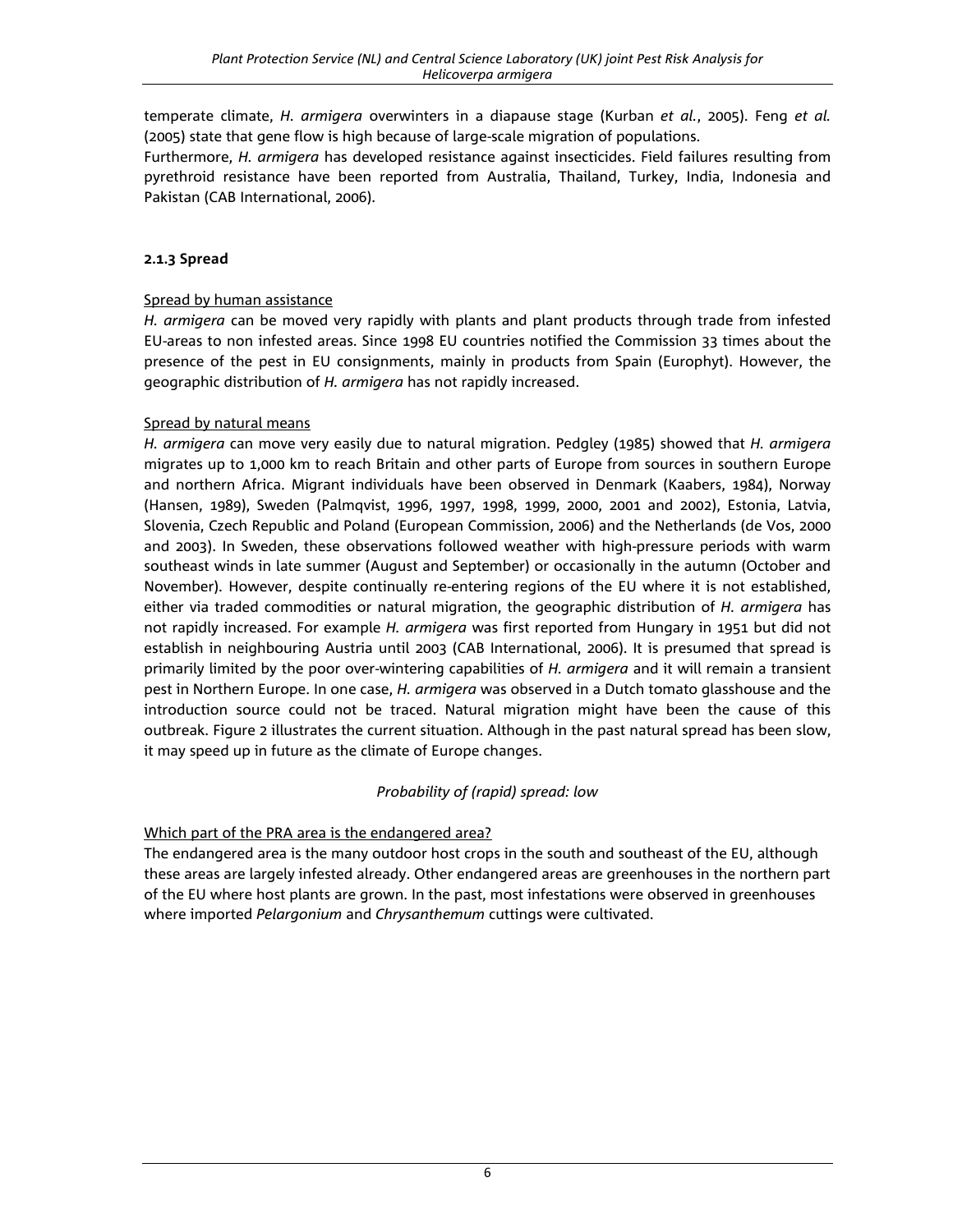

**Figure 2**. An illustration of the current infested area (approximation) and countries where longdistance migration of *H. armigera* moths has been reported (M).

## **2.2 Potential economic consequences**

Worldwide the annual control costs and production losses amount to \$5 billion (www.genomealliance.org.au/projects/Bollworm/Bollworm.htm).

## Economic impact of the pest outside the EU

Outside the EU, *H. armigera* is an important pest of cotton and many other crops in many countries (Gujar *et al.*, 2000). 50% of all insecticides used in India and China are used to control this pest. Farmers spend up to 40% of their annual income to buy chemicals to curb *H. armigera* [\(www.fightthemoth.org/mozilla/global/global.html\).](http://www.fightthemoth.org/mozilla/global/global.html) In India, losses were estimated to exceed \$US 500 million in the late 1980s with an additional \$US 127 million spent on insecticides annually (KN Mehrotra, Indian Agricultural Research Institute, New Delhi, unpublished data, 1987/88 in CAB, 2006).

## (Potential) economic impact in the EU

In the EU area of establishment, *H. armigera* is of economic importance in Portugal and Spain and of lesser importance in other countries where it is also established (EPPO, 2007). Arno *et al.* (1999) state that *H. armigera* is one of the most important pests of tomatoes intended for processing, in Spain.

From time to time, (very) serious damage by *H. armigera* is reported elsewhere in Europe, especially in warm years (see below). The reason for this is that the rate of development is temperature dependent. A full cycle takes at least 20 days at 30°C and 62 days at 20°C (Sharma & Chaudhary 1988). More generations will develop if it is a warm year, consequently resulting in higher population levels and greater potential for economic damage. 2003 was such a warm year:

Sekulic *et al.* (2004) reported damage, mainly on maize, sunflower, soybean, tomato, pepper and beans, in the Voivodina Province of Serbia and Montenegro in the very warm summer of 2003. 93.7% of maize plants were infested, in sunflower crops 80-100% of the plants were damaged and 85.3% of the soybean pods were injured in August. Horvath *et al.* (2004) reported the occurrence of very high numbers of *H. armigera* in sunflower fields in Kecskemet and Bacsalmas, Hungary, in the same warm year (2003). 64.4% of the sunflower heads were infested with, on average, more than five *H. armigera*  larvae per head. Again in 2003, unusually serious damage was observed in Italy in many field and glasshouse crops. Sannino *et al.* (2004a) state that the unusually warm summer weather caused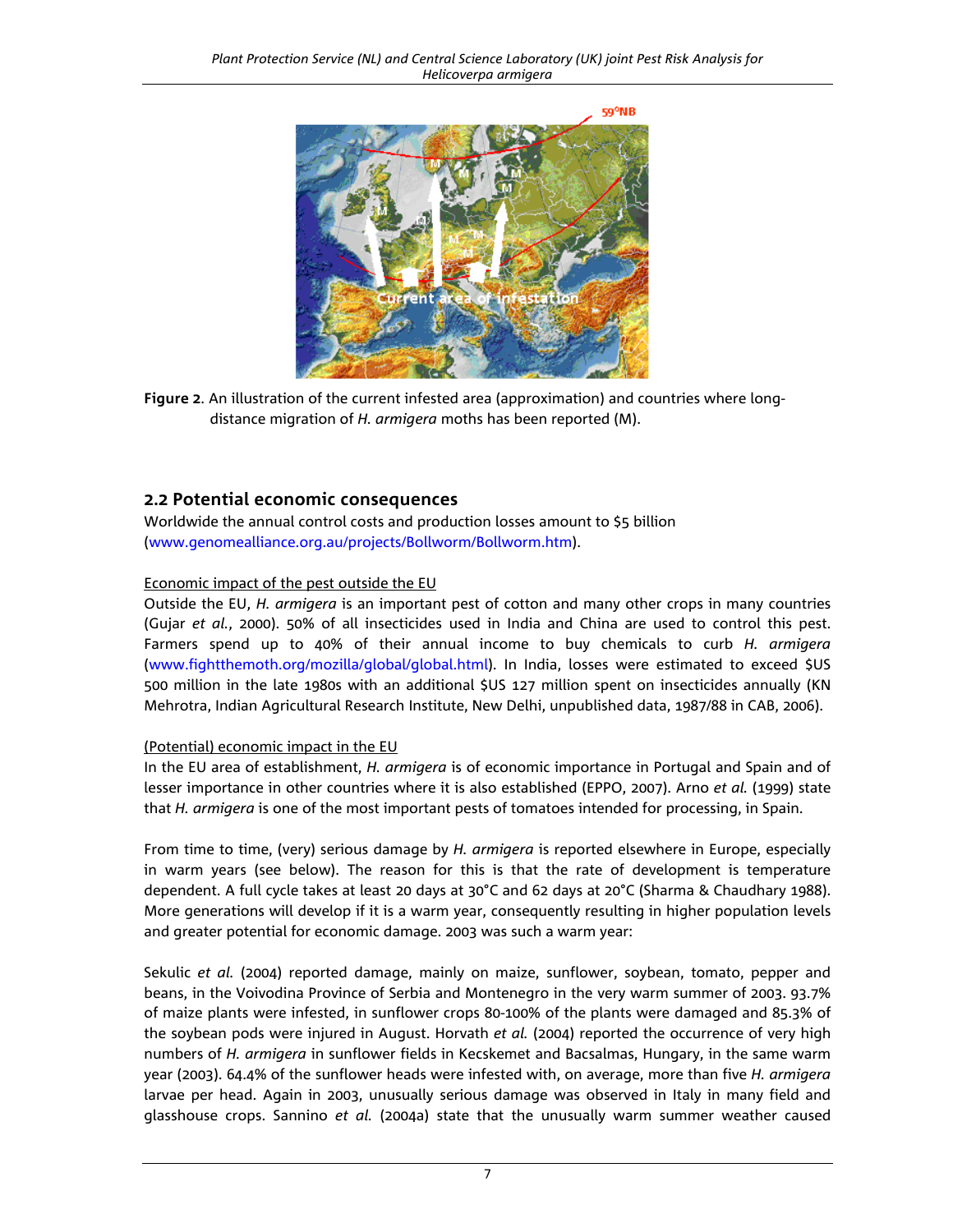population levels to increase above average levels. In the spring of 2003, *H. armigera* was a serious problem on pepper crops in the Metaponto region in Italy. 30% of the pepper fruits and 70-80% of the pepper plants were damaged. The larvae fed on leaves, flowers and fruits, with fruits recording the most serious damage (Sannino *et al.,* 2004b).

In the summer of 1996, high infestation levels were observed on field-cultivated tomatoes in Sicily, Italy, resulting in economic losses (Pinto *et al.,* 1997). In 1995, *H. armigera* attacked vineyards (grapevines) in the county of Tolna, Hungary. Young larvae made minute holes in the vines, more developed larvae gnawed deep holes in the vines, which became soiled by excrement (EPPO, 1996). Serious damage caused by *H. armigera* larvae was observed in a young elderberry at Inarcs, Hungary, in August, 2002. Larvae damaged the leaf and carved the stem. Damaged stems were then broken by wind (Domotor, 2003).

There are only a limited number of reports on outbreaks of *H. armigera* in glasshouses; most of the reports only mention the presence and eradication of the pest, while only a few articles mention some damage. Marek and Navratilova (1995) report that *H. armigera* larvae infested carnation flowers and tomatoes in glasshouses in southern Moravia, Czech Republic. In the carnation flowers, damage levels were not significant, in tomato crops the highest damage level was 5%. Sannino *et al.* (2004a) report 'serious damage in many field and glasshouse crops in Italy'.

In the UK, *H. armigera* larvae are typically detected amongst crops of rooted Pelargonium cuttings or on growing Chrysanthemums. The extent of the damage can vary, but it is typically minor and may be isolated to one or a small number of plants. As well as insecticide applications, treatment typically involves the regular removal of larvae plus the removal of all plugs and plants with signs of damage. So extensive damage is usually avoided although "noticeable area of damage" have occurred occasionally in Chrysanthemum crops prior to detection.

In summary, *H. armigera* is a serious pest on outdoor crops in Portugal and Spain, predominantly on tomato crops. Occasionally, serious damage is reported from other southern and south-eastern European countries, especially in years with warm summers. The pest can cause damage in glasshouse crops as well. However, the glasshouse crops most at risk are those that are situated in or near the current area of distribution where high population levels are present. High numbers of adult moths can enter glasshouses in these areas, resulting in direct economic impact. The natural migration of *H. armigera* to northern parts of the EU occurs from August onwards. Given this late arrival and the relatively low number of arriving adults (compared to the numbers in the infested areas), the likelihood of entry into glasshouses and the likelihood of rapid build-up of population levels capable of causing an economic impact are low. Pest numbers would not be expected to exceed economic injury levels in field crops in northern parts of the EU.

*H. armigera* has probably reached the limits of its natural distribution in the EPPO region (EPPO, 2007), not taking possible climate changes into account. This suggests that *H. armigera* is currently on the limit of its economic consequences in the EU as well, although factors like resistance development against insecticides might worsen the current situation in the future. An overview of resistance problems is presented here:

The development of resistance to insecticides has been documented most extensively for the synthetic pyrethroids, but (in some areas) *H. armigera* has also developed resistance to other insecticides i.e. endosulfan, the carbamates and organophosphates (Armes, 1993 and 1995; Armes *et al.,* 1992, 1994 and 1996; Forrester *et al.*, 1993; Kranthi *et al.*, 2001; Martin *et al.*, 2000 and 2003; Torres Villa *et al.*, 2002a). Also, in the EU, insecticide resistant populations are present in Spain (Torres Villa *et al.*, 2002a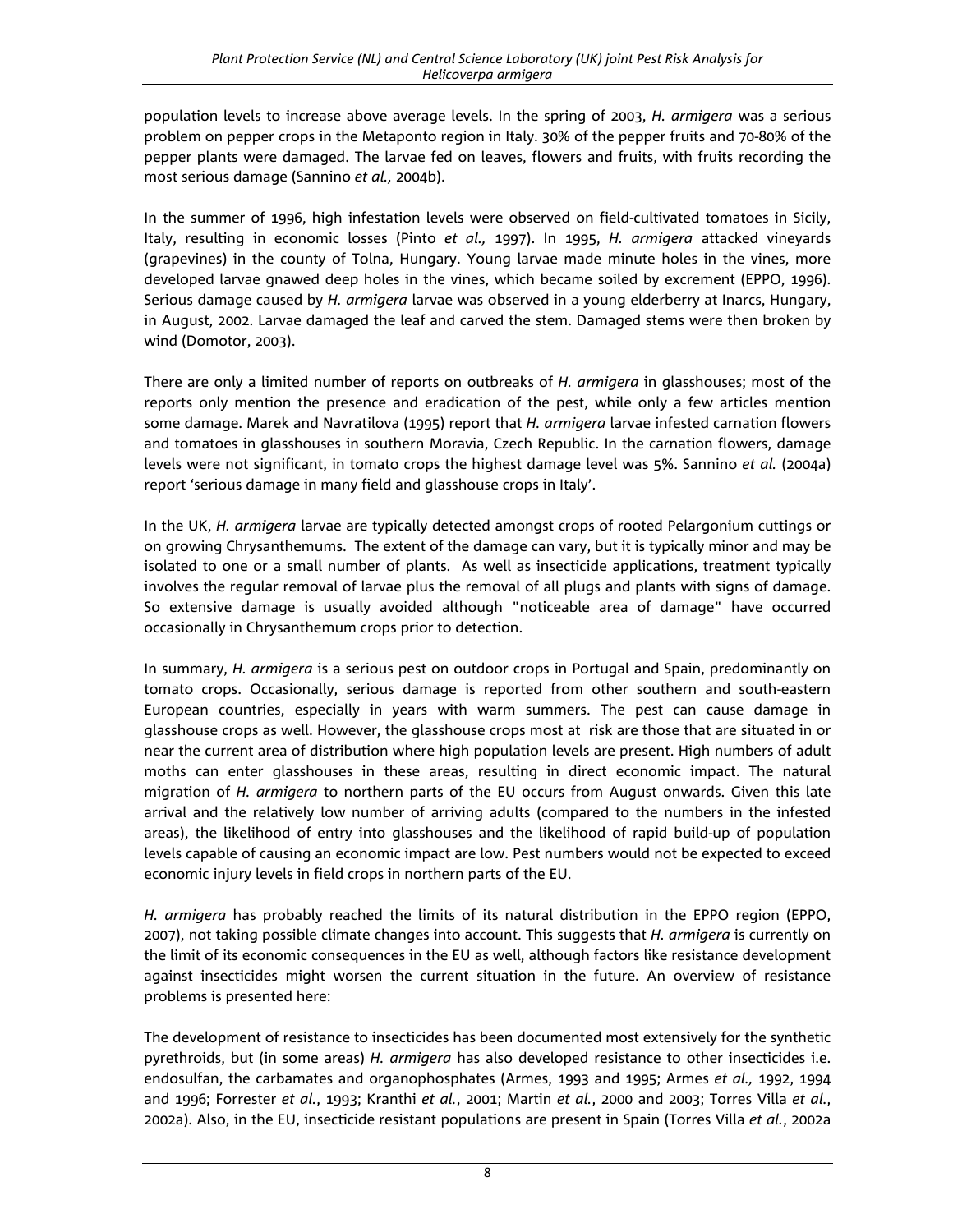and 2002b) and France (Martin *et al.*, 2005; Bues *et al.,* 2005). *H. armigera*'s migratory movements could explain the spread of resistance, recently reported in Spain, to southern France (Bues *et al.*, 2005).

Torres Villa *et al.* (2002b) investigated the pyrethroid resistance status of *H. armigera* in Spain during a 5 years period (1995-1999). Toxicological bioassays were completed in the laboratory on F1 offspring of 35 field-derived strains collected from a range of crops and other host plants or from light traps. Seven pyrethroids, cypermethrin, bifenthrin, cyfluthrin, lambda-cyhalothrin, deltamethrin, permethrin and fenvalerate were tested. A substantial inter-strain variation in pyrethroid resistance was evident. No, low or moderate insecticide resistance were prevalent for most insecticide-strain combinations. But in four cases high resistance to cypermethrin and deltamethrin and very high resistance to lambda-cyhalothrin and deltamethrin were recorded, some of which were associated with field control failures. The authors concluded that such resistance levels to pyrethroids in European populations of *H. armigera* had not been previously reported by using experimental bioassay procedures. Overall, pyrethroid resistance in *H. armigera* in Spain was not as high or widespread compared with situations found in other areas of the world.

In 1995-1998, Torres *et al.* (2000) carried out similar research in Extremadura and Murcia (Spain). In Extremadura, moderate resistance to endosulfan, methamidophos, trichlorfon, monocrotophos and fenvalerate; high resistance to carbaryl, fenitrothion, azinphos-methyl, cypermethrin, cyfluthrin and lambda -cyhalothrin and very high resistance to lindane and deltamethrin were detected. In Murcia, moderate resistance to chlorpyrifos, fenitrothion, trichlorfon, monocrotophos, bifenthrin, cyfluthrin, permethrin and fenvalerate; high resistance to endosulfan and lambda -cyahalothrin; and very high resistance to lindane, carbaryl, azinphos-methyl, cypermethrin and deltamethrin were recorded. The authors conclude that the results indicate that *H. armigera* has resistance to an array of insecticides that could determine field control failures.

Bues and Boudinhon (2003) report on the resistance mechanisms of the species to pyrethroids. They state that their research results might explain the failure with chemical control methods reported by farmers. They conclude that it is important to carefully choose insecticides and alternate insecticides and emphasize the risk of gene dispersion conferring resistance to insecticides as a result of the migratory behaviour of this species.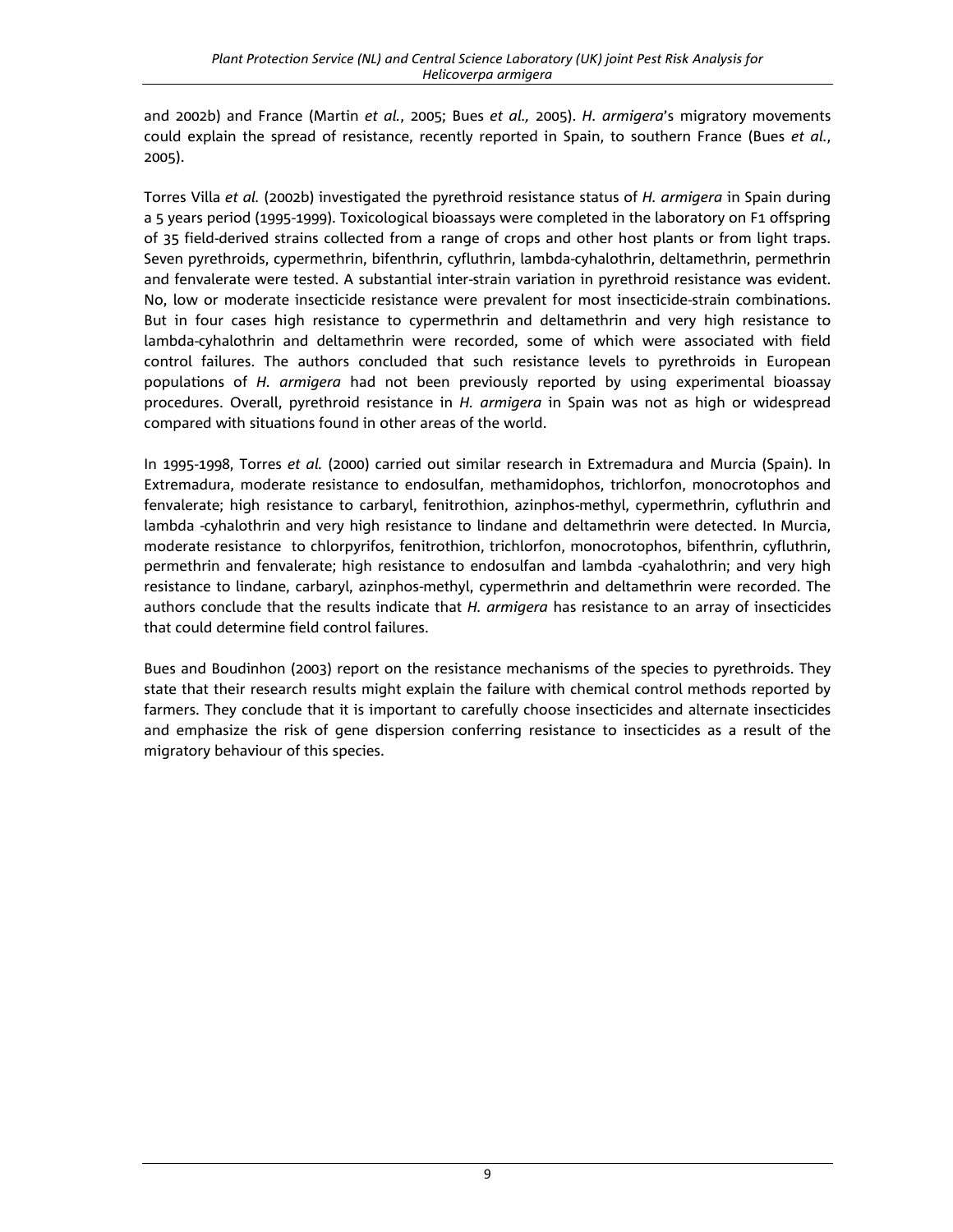## **CONCLUSIONS OF PEST RISK ASSESSMENT**

#### **Southern and southeastern part of the EU**

*Helicoverpa armigera* has probably reached the limits of its natural distribution in the EU, not taking possible climate changes into account. *H. armigera* is a serious pest of field crops in Portugal and Spain. In other countries in the southern and central part of Europe, the pest causes serious damage from time to time, especially in warm years. Spread of insecticide resistant populations, already reported in Spain and France, might make it a more serious pest in the future in the EU.

*H. armigera* is currently regulated within Council Directive 2000/29/EC (Annex IAII*;* harmful organism which introduction into, and spread within, all member states shall be banned; harmful organism known to occur in the Community and relevant for the entire Community) with specific requirements for plants of *Dendranthema, Dianthus* and *Pelargonium* (Annex IVAI; 27.1). Despite the fact that *H. armigera* is a serious pest, the current phytosanitary (import) measures no longer provide protection to the southern and central European countries of the EU, because:

- H. armigera is established, widespread and common in southern Europe and some central European countries and has probably reached the limits of its natural distribution in the EU.
- Insecticide resistant *H. armigera* populations are already present in the EU.

## **Northern part of the EU**

*H. armigera* moths are known to migrate over long distances from infested areas in the south to the northern part of the EU. During the summer, the range of *H. armigera* in Europe may extend as far as 59ºN in the northern hemisphere. In northern European countries, gravid female moths could establish a small population outside during favourable weather in the summer and autumn and, with climate change, such events are likely to occur more often. However, to survive winter the females will have to find a suitable glasshouse within which to complete development. Consequently, transient populations occasionally develop in outdoor areas of the EU, which are expected to die out without eradication measures. It is thus similar to several migrant moths, e.g. *Autographa gamma*, that never overwinter but can damage crops in some years during the summer and autumn.

Given the above, only glasshouses in northern EU-areas are currently potentially benefiting from EU wide phytosanitary legislation. But for these, the level of risk is rather low. In the last decade, several *H. armigera* outbreaks have occurred in EU greenhouses in northern EU countries (Finland, United Kingdom, The Netherlands). In almost all cases, the most likely sources of infestation were imported cuttings (mainly *Pelargonium* and *Chrysanthemum*). One outbreak in a Dutch tomato glasshouse could not be traced back to import related pathways. Natural migration may have been the cause of this outbreak. Such outbreaks in glasshouses have not been prolonged or were not very difficult to eradicate, although the latter may become more difficult due to ongoing insecticide resistance development.

Many imported consignments of cut flowers (mainly *Dianthus* and *Rosa*) and pods of *Pisum* and *Phaseolus* infested with *H. armigera* are being rejected by EU Member States annually. However, with the current knowledge, import of infested cut flowers or vegetable commodities has not led to introductions in greenhouses. It can be stated that, even without the rejection of the many infested consignments, a significant increase of introductions and the area of infestation would not occur as a result of this.

## **Conclusion of Pest Risk Assessment**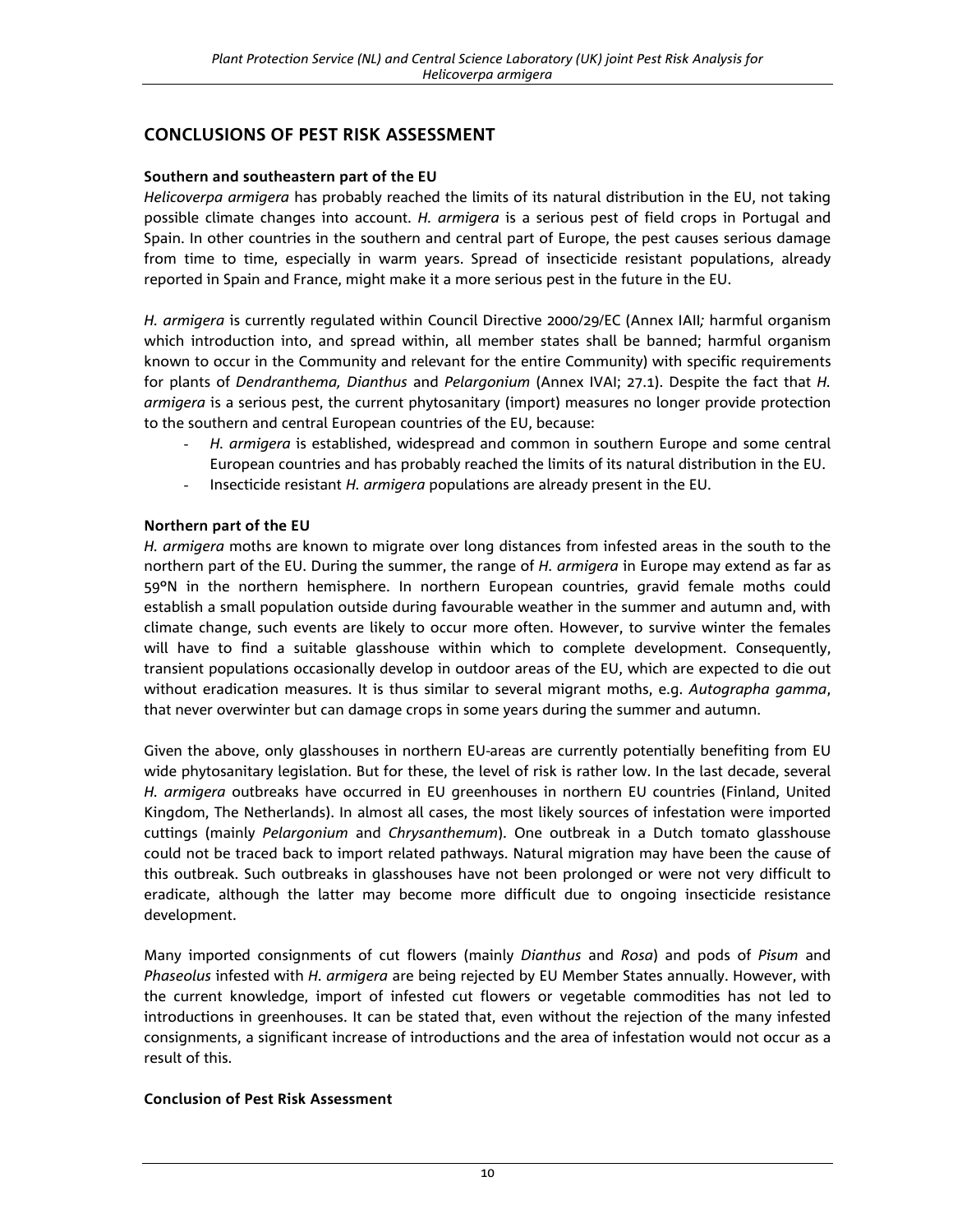The current phytosanitary (import) measures no longer provide protection to the southern and central European countries of the EU. Only glasshouses in northern EU-areas are currently potentially benefiting from EU wide phytosanitary legislation. The most important pathways in relation to glasshouses are the 'Import of cuttings of mainly *Pelargonium* and *Chrysanthemum*', and, to a lesser extent, 'Natural spread / migration'.

## **Stage 3. Pest Risk Management**

## **Pathway 1. Import of cuttings of mainly** *Pelargonium* **and** *Chrysanthemum*

There are specific EU requirements in place both for import and for EU internal movement for this pathway, as follows (EU Council Directive 2000/29/EC, Annex IVAI):

| 27.1. Plants of Dendranthema (DC.)<br>Des Moul., Dianthus L. and<br>Pelargonium l'Hérit. ex Ait.,<br>intended for planting, other<br>than seeds | Official statement that:<br>no signs of Heliothis armigera Hübner, or Spodoptera littoralis<br>(a)<br>(Boisd.) have been observed at the place of production since the<br>beginning of the last complete cycle of vegetation<br>or |
|-------------------------------------------------------------------------------------------------------------------------------------------------|------------------------------------------------------------------------------------------------------------------------------------------------------------------------------------------------------------------------------------|
|                                                                                                                                                 | the plants have undergone appropriate treatment to protect<br>(b)<br>them from the said organisms.                                                                                                                                 |

The entry risk of this pathway is rated 'moderate'. Furthermore, when found in glasshouses, populations of *H. armigera* have been eradicated relatively easily in the past. Therefore, the abovementioned EU requirements (IVAI – 27.1) give sufficient protection.

## **Pathway 2. Natural spread / migration**

*H. armigera* is established in large parts of the EU, is a polyphagous species and can migrate over long distances, sometimes in large numbers. Climatic conditions are considered the key factor that limit the distribution of *H. armigera*. If the (climatic) conditions become suitable in areas outside the current area of distribution, natural migration or simply spread will result in the (temporary) establishment of the pest. Therefore, measures aimed at containment or exclusion are not a viable option. The only plausible *containment* measure is to make sure that EU trade of propagation material (especially *Pelargonium* and *Chrysanthemum*) is free from the pest, in order to protect glasshouse crops outside the current area of distribution.

## **OVERALL CONCLUSION**

*Helicoverpa armigera* should be removed from Annex IAII as the prospects and efficacy of measures for continued exclusion are limited. The only plausible measure to protect glasshouses in northern EU countries is to make sure that EU trade of propagation material (especially *Pelargonium* and *Chrysanthemum* cuttings) is free from the pest. The current EU requirements provide sufficient protection.

## **Recommendation for possible measures:**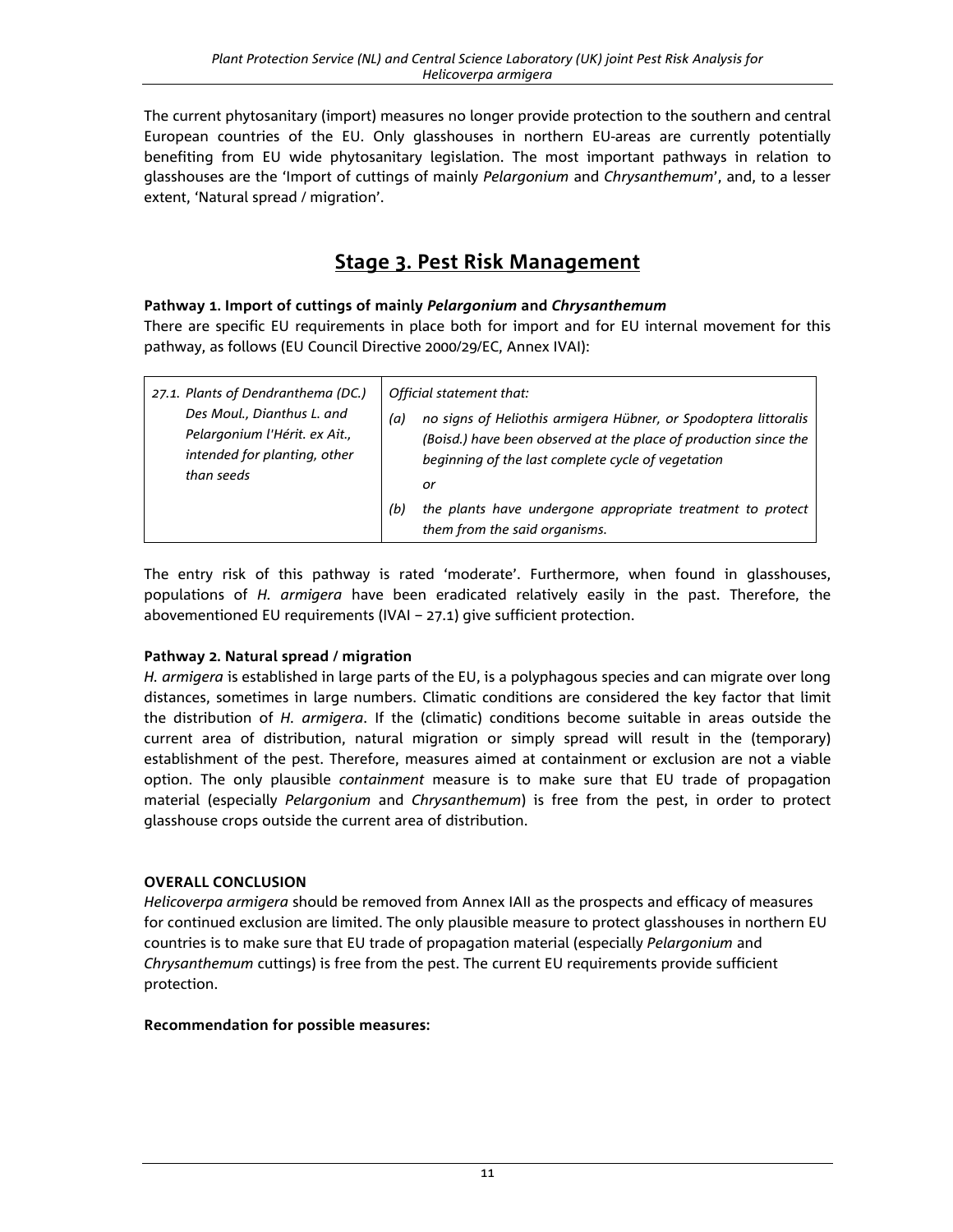| 27.1. Plants of Dendranthema (DC.)<br>Des Moul., Dianthus L. and<br>Pelargonium l'Hérit. ex Ait.,<br>intended for planting, other<br>than seeds | Official statement that:<br>no signs of Heliothis armigera Hübner, or Spodoptera littoralis<br>(a)<br>(Boisd.) have been observed at the place of production since the<br>beginning of the last complete cycle of vegetation<br>or |
|-------------------------------------------------------------------------------------------------------------------------------------------------|------------------------------------------------------------------------------------------------------------------------------------------------------------------------------------------------------------------------------------|
|                                                                                                                                                 | the plants have undergone appropriate treatment to protect<br>(b)<br>them from the said organisms.                                                                                                                                 |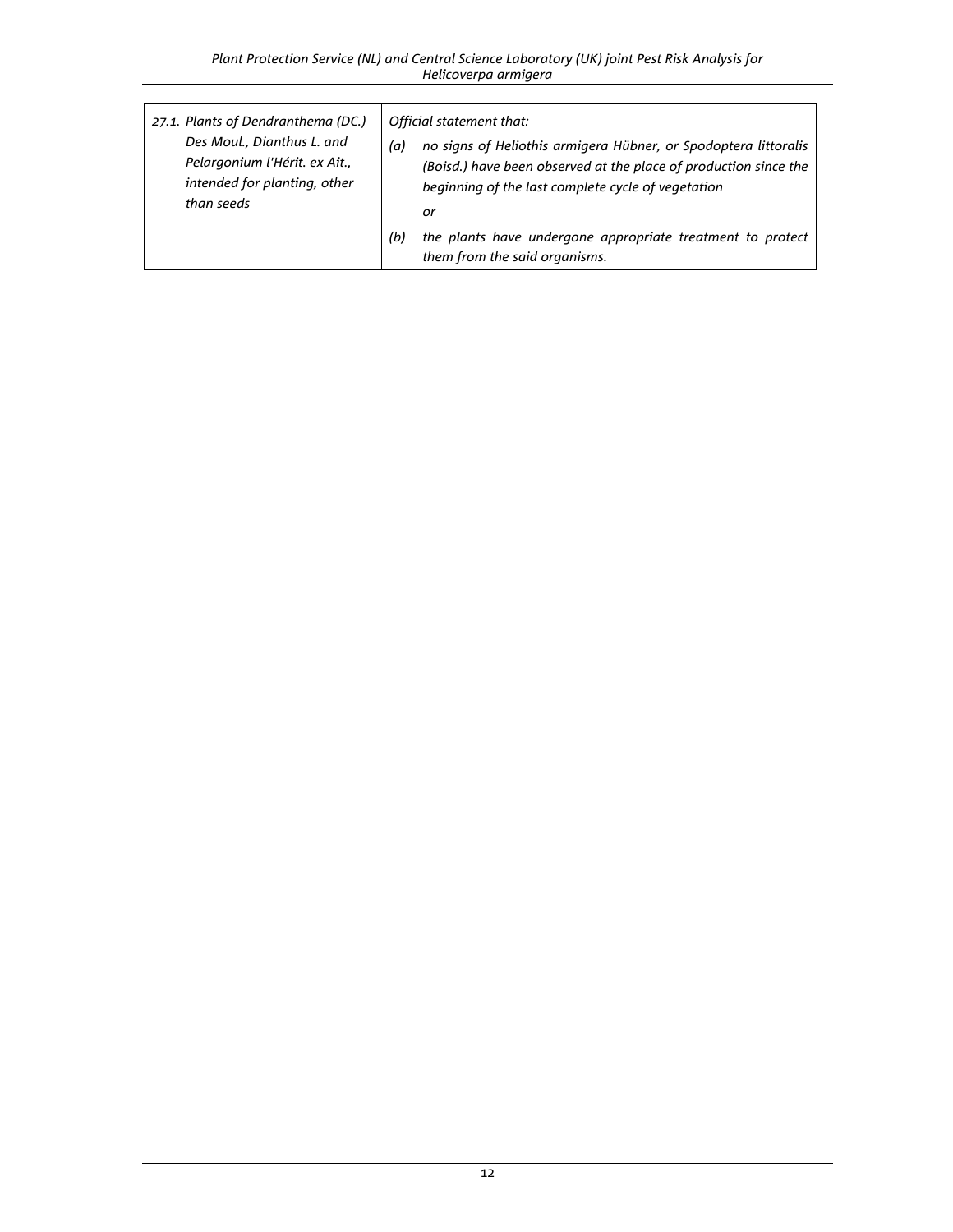## **Literature citations**

- **Armes, N. J., 1993.** Pyrethroid and endosulfan resistance in *Helicoverpa armigera* in India. *Resistant Pest Management* 5 (1): 34-39.
- **Armes, N. J., 1995.** Pyrethroid resistance in *Helicoverpa armigera* in Nepal. *Resistant Pest Management* 7 (1): 11.
- **Armes, N. J., Jadhav, D. R., King, A. B. S., 1992.** Pyrethroid resistance in the pod borer, *Helicoverpa armigera*, in southern India. *Proceedings, Brighton Crop Protection Conference, Pests and Diseases,* 1992 Brighton, November 23-26, 1992: 239-244.
- **Armes, N. J., Banerjee, S. K., DeSouza, K. R., Jadhav, D. R., King, A. B. S., Kranthi, K. R., Regupathy, A., Surulivelu, T. and Venugopal Rao, N., 1994.** Insecticide resistance in *Helicoverpa armigera* in India: recent developments. *Proceedings Brighton Crop Protection Conference, Pests and Diseases,* 1994, vol 1: 437-442.
- **Armes, N. J., Jadhav, D. R., DeSouza, K. R., 1996.** A survey of insecticide resistance in *Helicoverpa armigera* in the Indian subcontinent*. Bulletin of Entomological Research* 86 (5): 499-514.
- **Arnó, J., Gabarra, R., Roig, J. and Fosch, T. 1999**. Integrated pest management for processing tomatoes in the Ebro Delta (Spain). ISHS Acta Horticulturae 487: 207-212 On-line available at www.actahort.org/books/487/487\_28.htm
- **Attique, M.R., Abdul-Ghaffar, Mohyuddin, A.I. and Ahmad, Z., 2000.** Pupation and diapausing behaviour of Helicoverpa armigera (Hubner) (Lepidoptera: Noctuidae) in the Punjab. Pakistan Journal of Zoology, 32:1, pp 61-64 (abstract).
- **Brevault, T. and Achaleke, J., 2005.** Status of pyrethroid resistance in the cotton bollworm, *Helicoverpa armigera*, in Cameroon. Resistant-Pest-Management-Newsletter.15(1): 4-7 (abstract).
- **Bues, R., J.F. Toubon, H.S. Poitout and Boudindhon, L., 1988.** Dynamique des populations et lutte microbiologique contre la noctuelle de la tomate (Heliothis armigera) sous serres dans le sud de la France. [Dynamics of populations and microbiological control of the tomato moth (Heliothis armigera) in greenhouses in the south of France]. PHM Revue Horticole 285: 43-48 (abstract).
- **Bues, R. and Boudinhon, L., 2003**. Resistance of Helicoverpa armigera (Lepidoptera: Noctuidae) to insecticides in the South of France. Cahiers Agricultures; 12(3): 167-173 (abstract).
- **Bues, R., Bouvier, J. C., Boudinhon, L., 2005**. Insecticide resistance and mechanisms of resistance to selected strains of *Helicoverpa armigera* (Lepidoptera : Noctuidae) in the south of France. Crop Protection 24(9): 814-820 (abstract).
- **CAB International, 2006.** Crop Protection Compendium. Wallingford, UK: CAB International.

**Cameron, P.J. and Walker, G.P., 2004**. *Helicoverpa armigera* resistance management strategy. New Zealand Plant Protection Society (Inc). On-line available at [www.hortnet.co.nz/publications/nzpps/resistance/helicoverpa.htm](http://www.hortnet.co.nz/publications/nzpps/resistance/helicoverpa.htm) 

**Camprag, D., R. Sekulic, T. Kereši, and F. Baca., 2004.** [Corn earworm (*Helicoverpa armigera* Hübner) and measures of integrated pest management.] Faculty of Agriculture, Novi Sad, YU, 183 pp.

- **Chandra, B.K.N. and Rai, P.S., 1974.** Two new ornamental host plants of *Heliothis armigera* Huebner in India. Indian Journal of Horticulture, 31(2): 198.
- **Chen-FaJun, Zhai-BaoPing, Zhang-XiaoXi, Chen, F.J., Zhai, B.P. and Zhang, X.X., 2002**. Biological habits of tunnelling and pupation of cotton bollworm. Plant Protection, 28:1, pp 20. (abstract).
- **Devi, N. S., Singh, O. H., Devjani, P. and Singh, T. K., 2002.** Natural enemies of Helicoverpa armigera Hubner on chickpea. Annals of Plant Protection Sciences, 10(2): 179-183 (abstract).
- **Domotor, I**., **2003**. A new pest of elderberry (*Sambucus nigra* L. 1753): the cotton bollworm (*Helicoverpa armigera* Hubner 1808). Novenyvedelem-. 2003; 39(8): 391-393 (abstract).
- **EPPO, 1996**. EPPO Reporting Service (6) 141.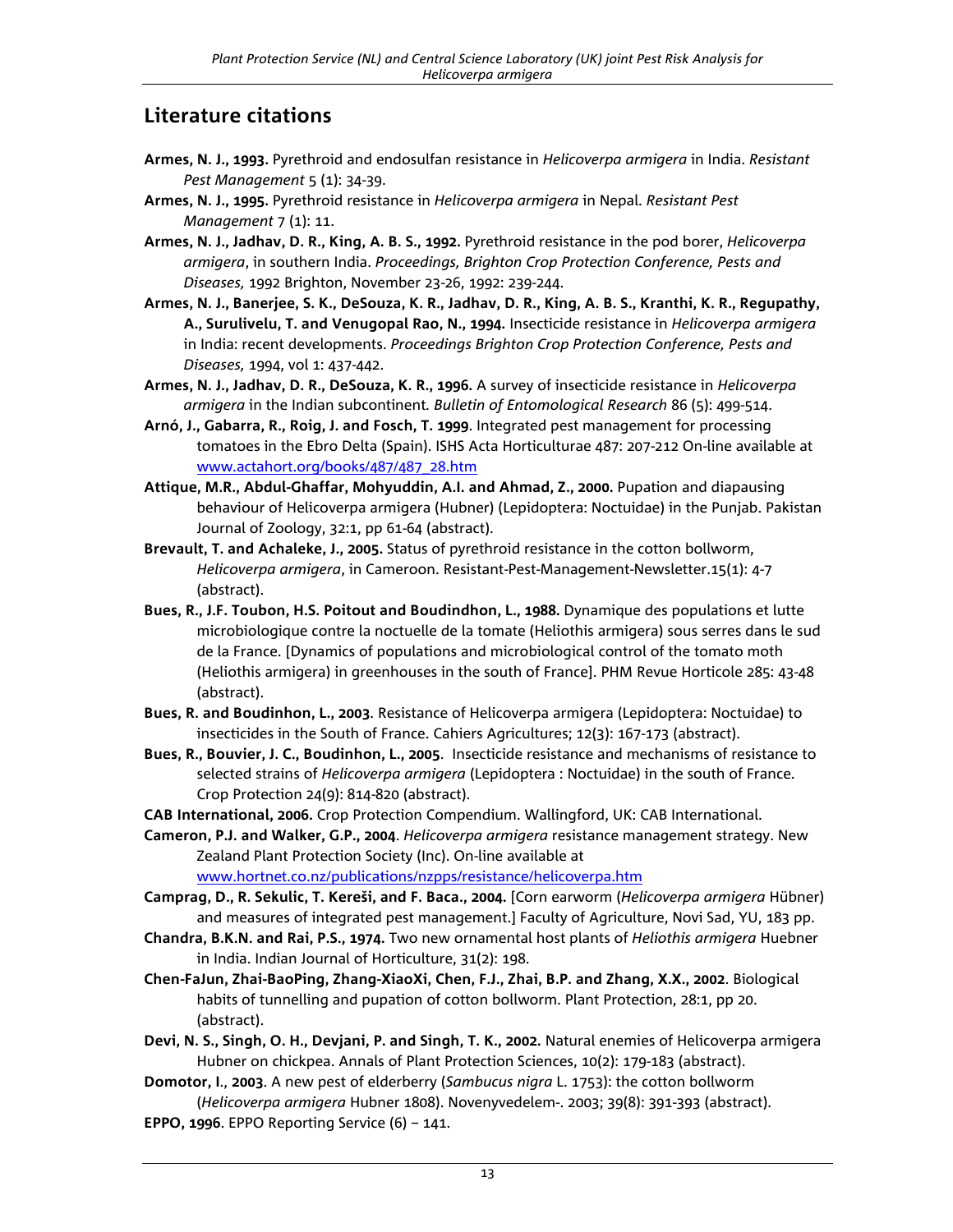- **EPPO, 1997**. EPPO Reporting Service (9) 181.
- **EPPO, 2004a**. EPPO Reporting Service (01) 12.
- **EPPO, 2004b**. EPPO Reporting Service (01) 13.
- **EPPO, 2006**. Distribution maps of Quarantine Pests. *Helicoverpa armigera*. On-line available at [www.eppo.org/QUARANTINE/insects/Helicoverpa\\_armigera/HELIAR\\_map.htm](http://www.eppo.org/QUARANTINE/insects/Helicoverpa_armigera/HELIAR_map.htm)
- **EPPO, 2006b**. EPPO Reporting Service (08) 162.
- **EPPO, 2007.** Datasheets on quarantine pests *Helicoverpa armigera*. (Downloaded on 15 March 2007)
- **European Commission, 2006.** Information on Regulated Non-Quarantine Pests. HA/svi D(2006), Brussels, 17 February 2006.
- **EUROPHYT, 2007.** European database on plant health information.
- **Farrow, R.A. and Daly, J.C., 1987.** Long-range movements as an strategy in the genus *Heliothis* (Lepidoptera: Noctuidae); A review of its occurrence and detection in four pest species. Australian Journal of Zoology 35 (1): 1-24.
- **Farrow, R.A. and Smith, J.M.B., 1999**. Long distance migration of insects to a subantarctic Island. Journal of Biogeography 26 (6): 1161-1167 (abstract).
- **Feng, H.Q., Wu, K.M., Cheng, D.F. and Guo, Y.Y., 2004.** Northward migration of Helicoverpa armigera (Lepidoptera: Noctuidae) and other moths in early summer observed with radar in Northern China. Journal of Economic Entomology. 97(6): 1874-1883.
- **Feng, H.Q., Wu, K.M., Ni, Y.X., Cheng, D.F. and Guo, Y.Y., 2005**. Return migration of Helicoverpa armigera (Lepidoptera: Noctuidae) during autumn in northern China. Bulletin of Entomological Research. 95(4): 361-370.
- **Forrester, N. W., Cahill, M., Bird, L. J., Layland, J. K., 1993.** Management of pyrethroid and endosulfan resistance in Helicoverpa armigera (Lepidoptera: Noctuidae) in Australia. Bulletin of Entomological Research: Supplement Series (Supplement 1): 132 pp.
- **Franzen, M., 2004.** Interesting Macrolepidoptera finds in Sweden 2003. Entomologisk-Tidskrift. 125(1/2): 27-42 (abstract)
- **Gahukar, R.T., 2002.** Population dynamics of *Helicoverpa armigera* (Hubner) (Lepidoptera: Noctuidae) on rose flowers in central India. Journal of Entomological Research, 26(4): 265-276 (abstract).
- **Gomboc, S., 1999**. *Helicoverpa armigera* HBN. (Lep., Noctuidae) a quarantine pest which has a rather long history in Slovenia. Zbornik predavanj in referatov 4 Slovenskega Posvetovanja o Varstvu Rastlin v Portorozu od 3 do 4 Marca 1999. 1999; 247-253. (abstract).
- **Graham, G., 2000**. New method provides accurate tracking of *Heliothis* populations. Australian Cottongrower, 21 (1): 8-9 (abstract).
- **Gujar, G**. **T., Kumari, A., Kalia, V and Chandrashekar, K., 2000**. Spatial and temporal variation in susceptibility of the American bollworm, *Helicoverpa armigera*, (Hubner) to *Bacillus thuringiensis* var. *kurstaki* in India. Current Science, 78 (8): 995 – 1000.
- **Hachler, M., Jermini, M. and Brunetti, R, 1998**. Two new harmful noctuids on tomatoes in glasshouse in South and Western Switzerland. Revue Suisse de Viticulture, d'Arboriculture et d'Horticulture, 30(5): 281-285 (abstract).
- **Hansen, L.O., 1989.** Species of Lepidoptera new to Norway. Fauna Norvegica Series B 36 (2): 119-124.
- **Hardwick, D.F., 1965.** The corn earworm complex. Memoirs of the Entomological Society of Canada 40, 1-247
- **Henry, A. and Kumar, D., 2005**. Influence of abiotic factors against jassid and pod borer of mungbean (Vigna radiata L.) in arid regions of Rajasthan. Journal of Arid Legumes. 2(1): 181-182 (abstract).
- **Horvath, Z., Boros, J. and Skoric, F.D., 2004**. Damage of sunflower caused by the cotton bollworm (*Helicoverpa armigera*, Hubner) in the region of Kecskemet and Bacsalmas in 2003. Helia 27(41): 173-179 (abstract).
- **Jallow, MFA., Matsumura, M. 2001.** Influence of temperature on the rate of development of *Helicoverpa armigera* (Hübner) (Lepidoptera: Noctuidae) *Applied Entomology and Zoology,* 36 (4), 427-430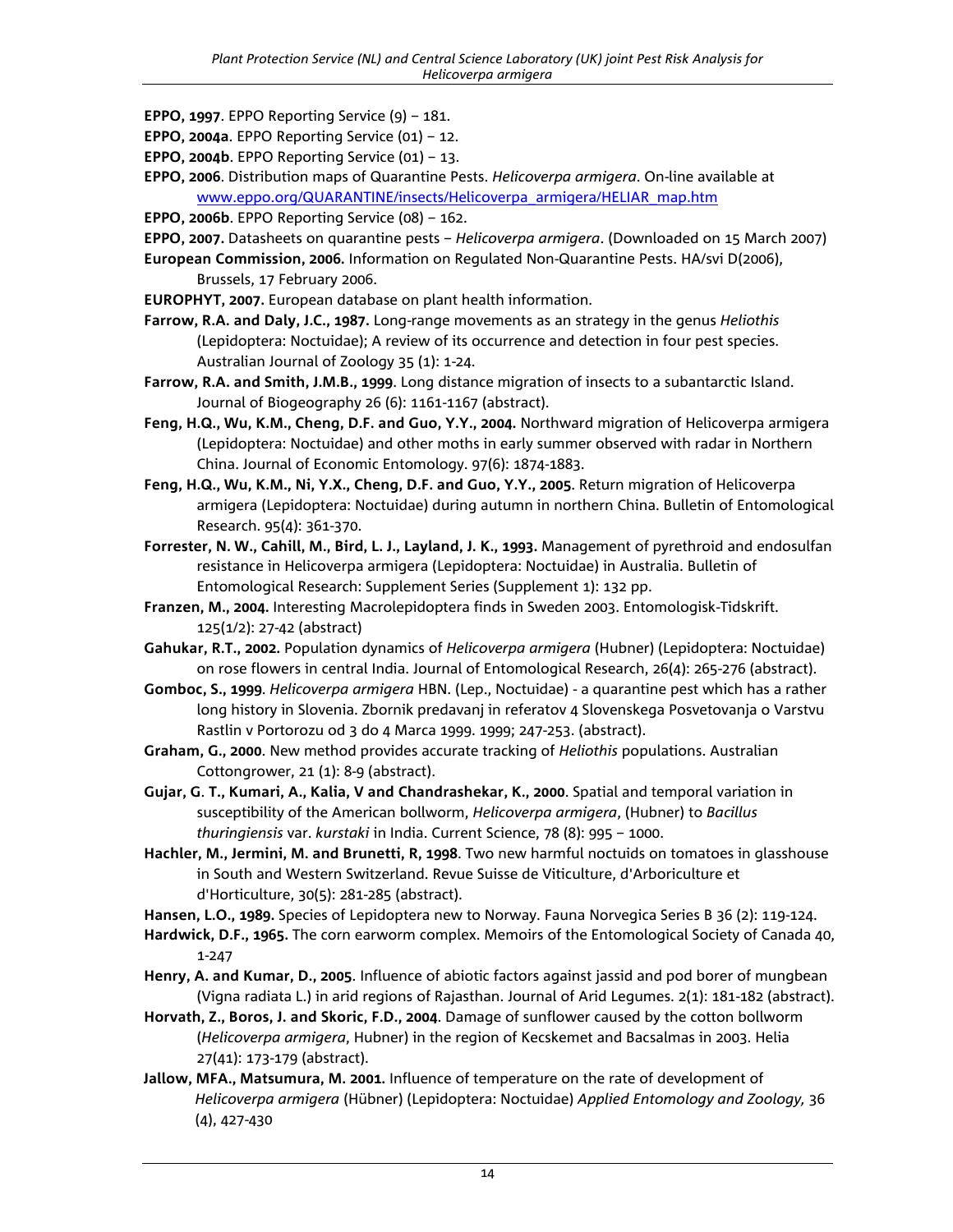- **Jiang Mingxing, Xie Liqun and Zhang Xiaoxi, 1999.** Characteristics of diapause induction of cotton bollworm. Yingyong Shengtai Xuebao 10 (1): 60-62 (abstract).
- **Kaabers, S., 1984.** Danish migrating butterflies from 1983 find of migrating and flucuating pyralids and large butterflies. Flora og Fauna 90 (3-4): 107-113.
- **Kakimoto, T., Fujisaki, K. and Miyatake, T.** Egg laying preference, larval dispersion, and cannibalism in *Helicoverpa armigera* (Lepidoptera: Noctuidae). Annals of the Entomological Society of America, 96(6): 793-798 (abstract).
- **Kranthi, K.R., Deepak Jadhav, Ravindra Wanjari, Sandhya Kranthi and Russell, D., 2001**. Pyrethroid resistance and mechanisms of resistance in field strains of *Helicoverpa armigera* (Lepidoptera: Noctuidae). Journal of Economic Entomology, 94(1): 253-263.
- **Kurban, A., Yoshida, A., Izumi, Y., Sonoda, S. and Tsumuki, H., 2005**. Pupal diapause of Helicoverpa armigera: sensitive stage for photoperiodic induction. Appl. Entomol. Zool. 40 (3): 457–460.
- **Marek, J. and Navratilova, M., 1995.** Novy sklenikovy skudce, Helicoverpa armigera (Noctuidae, Lepidoptera). [A new glasshouse pest, Helicoverpa armigera (Noctuidae, Lepidoptera) in the Czech Republic.] Ochrana Rostlin UZPI 31 (2): 143-147 (abstract).
- **Martin, T., Ochou, G. O., Hala N' Klo, F., Vassal, J. M. and Vaissayre, M., 2000.** Pyrethroid resistance in the cotton bollworm, Helicoverpa armigera (Hubner), in West Africa. Pest Management Science 56 (6): 549-554.
- **Martin, T., Ochou, O. G., Vaissayre, M. and Fournier, D., 2003.** Organophosphorus insecticides synergize pyrethroids in the resistant strain of cotton bollworm, Helicoverpa armigera (Hubner) (Lepidoptera: Noctuidae) from West Africa. Journal of Economic Entomology 96 (2): 468-474.
- **Martin, T., Ochou, G. O., Djihinto, A., Traore, D., Togola, M., Vassal, J. M., Vaissayre, M. and Fournier, D., 2005**. Controlling an insecticide-resistant bollworm in West Africa. Agriculture Ecosystems and Environment 107 (4): 409-411.
- **Multani, J.S. and Sohi, A.S., 2002.** *Helicoverpa armigera* (Hubner) on carnation, Dianthus caryophyllus Linn. in Punjab. Insect-Environment, 8(2): 82 (Abstract).
- **Netherlands Plant Protection Service, 2006**. Pest report Helicoverpa armigera Hübner on Phaseolus vulgaris[, www.minlnv.nl/pd](http://www.minlnv.nl/pd)
- **Nibouche, S., Bues, R., Toubon, J. F. and Poitout, S., 1998**. Allozyme polymorphism in the cotton bollworm *Helicoverpa armigera* (Lepidoptera: Noctuidae): comparison of African and European populations. Heredity, 80: 438 – 445.
- **Palmqvist, G., 1996.** Remarkable records of Macrolepidoptera in Sweden 1995. Entomologisk Tidskrift 117 (1-2) 35-48.
- **Palmqvist, G., 1997.** Remarkable records of Macrolepidoptera in Sweden 1996. Entomologisk Tidskrift 118 (1) 11-27.
- **Palmqvist, G., 1998.** Remarkable records of Macrolepidoptera in Sweden 1997. Entomologisk Tidskrift 119 (1) 13-27.
- **Palmqvist, G., 1999.** Remarkable records of Macrolepidoptera in Sweden 1998. Entomologisk Tidskrift 120 (1-2): 59-74.
- **Palmqvist, G., 2000.** Remarkable records of Macrolepidoptera in Sweden 1999. Entomologisk Tidskrift 121 (1-2): 31-45.
- **Palmqvist, G., 2001.** Intressanta fynd av storfjarilar (Macrolepidoptera) i Sverige 2000. [Remarkable records of Macrolepidoptera in Sweden 2000.] Entomologisk Tidskrift 122 (1-2): 41-55.
- **Palmqvist, G., 2002.** Intressanta fynd av storfjarilar (Macrolepidoptera) i Sverige 2001. [Remarkable records of Macrolepidoptera in Sweden 2001.] Entomologisk Tidskrift 123 (1-2): 53-63.
- **Palmqvist, G., 2003.** Intressanta fynd av storfjarilar (Macrolepidoptera) i Sverige 2002. [Remarkable records of Macrolepidoptera in Sweden 2001.] Entomologisk Tidskrift 124 (1-2): 47-58.
- **Pandey, R.K., Singh, G. R. and Akhilesh-Tripathi, 2005**. Role of natural enemies on larval population of *Helicoverpa armigera* on chickpea sown on different dates. Shashpa, 12(1): 35-37 (abstract).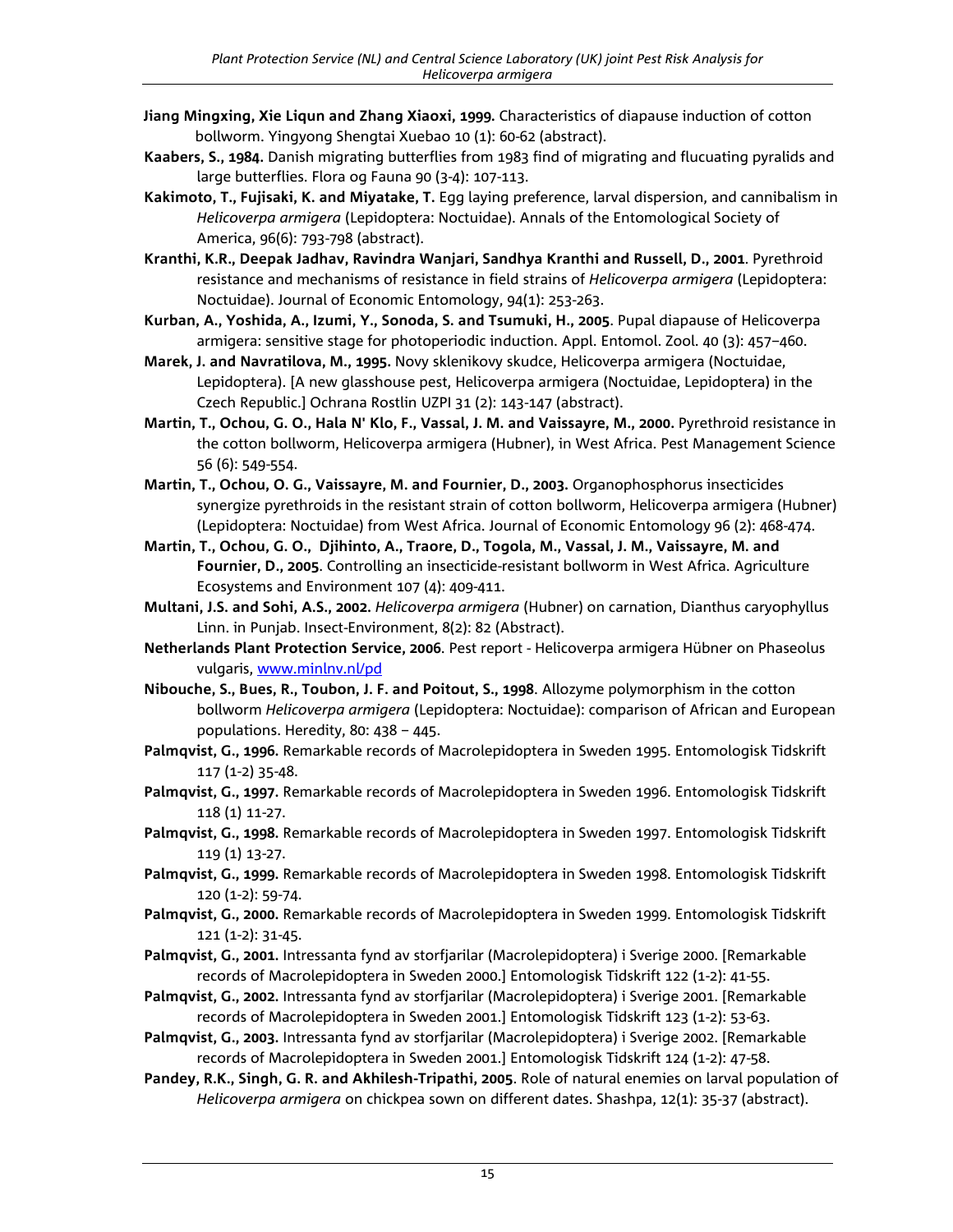- **Pedgley, D.E., 1985.** Windborne migration of Heliothis armigera (Hubner) (Lepidoptera: Noctuidae) to the British Isles. Entomologist'-s-Gazette. 36(1): 15-20.
- **Pedgley, D.E., 1986.** Windborne migration in the Middle East by the moth *Heliothis armigera* (Lepidoptera: Noctuidae). Ecological Entomology, 11 (4): 467-470.
- **Pinto, M. lo., Agro, A., Salerno, G. and Peri, E., 1997**. Serious attacks of the tomato moth *Helicoverpa armigera* (Hubner). Informatore Agrario, 53(9): 67-69 (abstract).
- **Rao, G.M.V.P., Rao, N.H. and Raju, K., 2005** Insecticide resistance in field population of American bollworm, *Helicoverpa armigera* Hub. (Lepidoptera: Noctuidae). Resistant-Pest-Management-Newsletter. 15(1): 15-17 (abstract).
- **Reddy, N. A. and Kumar, C. T. A., 2004.** A study on correlation between abiotic factors and incidence of tomato fruit borer, *Helicoverpa armigera* (Hubner) (Lepidoptera: Noctuidae). Mysore Journal of Agricultural Sciences. 38(3): 417-421 (abstract).
- **Rezbanyai Reser, L., 1984.** On *Heliothis armigera* Hbn., its migration flight year 1983, and data on its occurrence in Switzerland in earlier years (Lepidoptera: Noctuidae). Mitteilungen der Entomologischen Gesellschaft Basel, 34 (3): 71-91 (abstract).
- **Sannino, L., Espinosa, B., Caponero, A. and Manucci, F., 2004a.** Unusual Lepidoptera infestations of crops in the year 2003. Informatore Fitopatologico, 54(12): 35-38 (abstract).
- **Sannino, L., Espinosa, B. and Caponero, A., 2004.** *Helicoverpa armigera* (Hubner) harmful to pepper crops in Italy. Informatore Fitopatologico, 54(1): 23-25 (abstract).
- **Scott, K.D., Lawrence, N., Lange, C.L., Scott, L.J., Wilkinson, K.S., Merritt, M.A., Miles, M., Murray,.D. and Graham, G.C.,2005.** Assessing moth migration and population structuring in Helicoverpa armigera (Lepidoptera: Noctuidae) at the regional scale: example from the Darling Downs, Australia. Journal of Economic Entomology. 98(6): 2210-2219.
- **Sekulic, R., Tatjana, K., Masirevic, S., Vajgand, D., Gordana, F. and Radojcic, S., 2004**. Incidence and damage of cotton bollworm (Helicoverpa armigera Hbn.) in Vojvodina Province in 2003. Biljni Lekar Plant Doctor, 32(2): 113-124 (Abstract).
- **Shanower, T. G. and Romeis, J., 1999**. Insect pests of pigionpea and their management. Annual Review of Entomology, 44: 77-96.
- **Stigter, H., 2004.** Helicoverpa armigera (Hübner) in a Dutch tomato greenhouse (Lepidoptera: Noctuidae). XXII International Congress of Entomology, Brisbane Australia.
- **The State of Queensland, Department of Primary Industries and Fisheries, 2007**. Parasitoids: Natural enemies of Helicoverpa. www2.dpi.qld.gov.au/fieldcrops/17694.html (website visited at 13-06-2007).
- **Torres Vila, L. M., Rodriguez Molina, M. C., Palo, E., Bielza, P. and Lacasa, A., 2000a.** The resistance to insecticides of *Helicoverpa armigera* Hubner in Spain: available data. Boletin de Sanidad Vegetal, 26(4): 493-501 (abstract).
- **Torres Vila, L. M., Rodriguez Molina, M. C., Palo, E., Estal, P. del and Lacasa, A. 2000b.** The larval parasitoid complex of *Helicoverpa armigera* on tomato in the Vegas del Guadiana (Extremadura). Boletin de Sanidad Vegetal; 26(3): 323-333 (abstract).
- **Torres Vila, L. M., Rodriguez Molina, M. C., Lacasa Plasencia, A., Bielza Lino, P., 2002a.** Insecticide resistance of *Helicoverpa armigera* to endosulfan, carbamates and organophosphates: the Spanish case. Crop Protection 21 (10): 1003-1013 (abstract)
- **Torres Vila, L. M., Rodriguez Molina, M. C., Lacasa Plasencia, A., Bielza Lino, P., Rodriguez del Rincon, A., 2002b**. Pyrethroid resistance of Helicoverpa armigera in Spain: current status and agroecological perspective. Agriculture Ecosystems and Environment 93: 55-66 (abstract).
- **Tripathis, S.R. and Sharma, S.K., 1984**. Biology of Heliothis armigera (Hubner) in the Terai Belt of eastern Uttar Pradesh, India (Lepidoptera, Noctuidae). Giornale Italiano di Entomologia, 2:8, pp. 215-222 (abstract).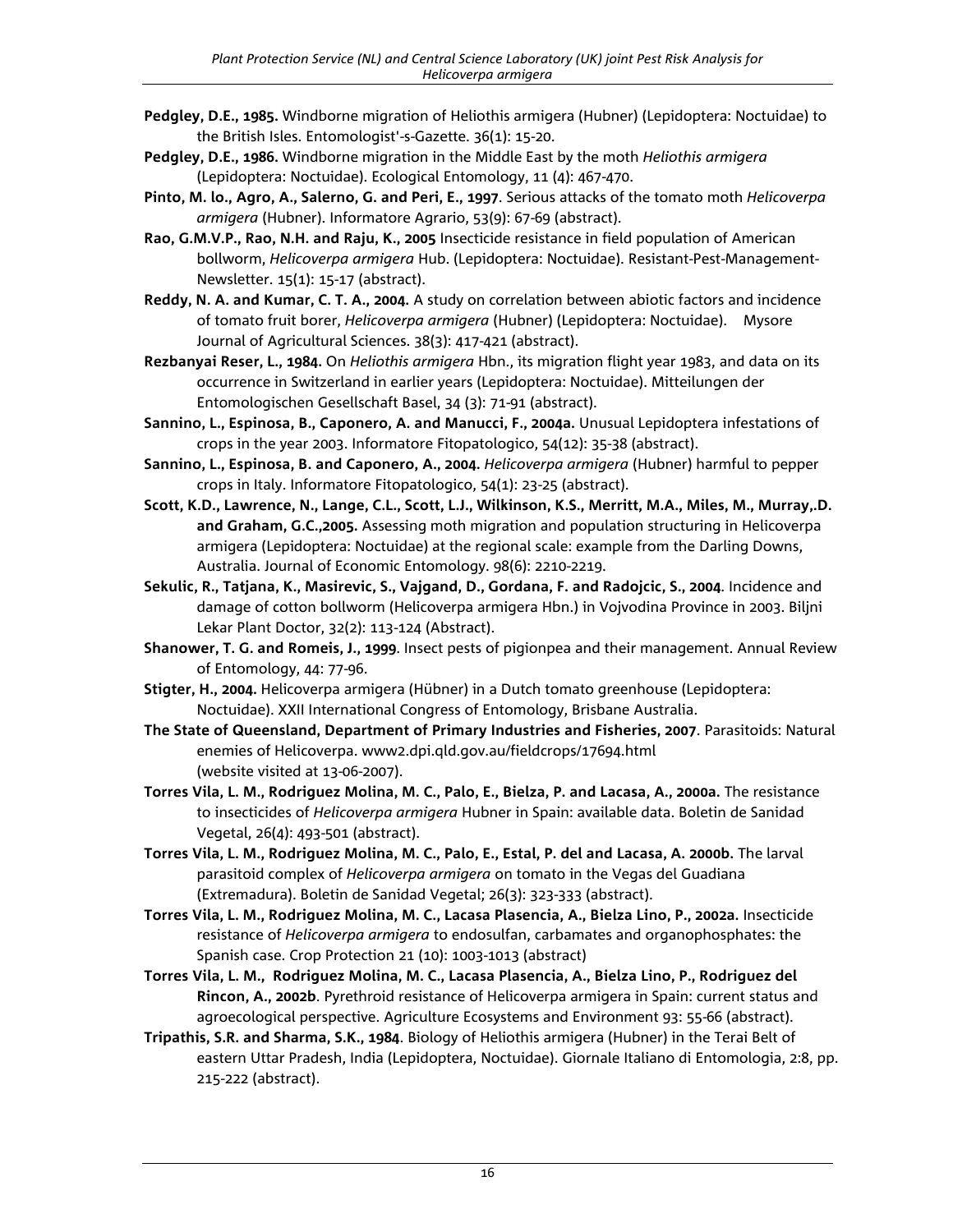- **Undirwade, D.B. and Nimbalkar, S.A., 2005.** Effect of host plants on development of insecticide resistance in *Helicoverpa armigera* (Hubner) Journal of Soils and Crops. 15(1): 115-117 (abstract).
- **Vaishampayan, S, Jr and Singh, H.N., 1996.** Evidences on the migratory nature of *Heliothis armigera*  (Hubner) adults collected on light trap at Varanasi. Indian Journal of Entomology, 57 (3): 224- 232 (abstract).
- **Venette, R.C., Davis, E.E., Zaspel, J., Heisler, H. and Larso, M., 2003**. Mini Risk Assessment. Old World bollworm, Helicoverpa armigera Hübner [Lepidoptera: Noctuidae]. Department of Entomology, University of Minnesota. 36 pp.
- **Vos, R. de, 2000.** Trekvlinders in 1999 (zestigste jaarverslag) (Lepidoptera).[Migrating lepidoptera in 1999 (sixtieth report).] Entomologische Berichten 60 (12): 217-230.
- **Vos, R. de, 2003.** Migrating Lepidoptera in 2000 and recent adventive records. Sixtyfirst report. Entomologische Berichten 63 (1): 14-20.
- **Waring, P.** 2006. Moth report. British Wildlife. December 2006.
- **Wilson, A.G.L., T. Lewis and Cunningham, R.B., 1979.** Overwintering and spring emergence of Heliothis armigera (Lepidoptera: Noctuidae) in the Naomi Valley, New-South-Wales, Australia. Bulletin of Entomological Research 69 (1): 97-110.
- **Wu KongMing, Zhai BaoPing, Feng HongQiang, Cheng DengFa and Guo YuYuan, 2006.** Radar observations on the migratory behavior of the second generation cotton bollworm moths in the north part of northern China. Acta Phytophylacica Sinica. 33(2): 163-167
- **WVF, 2007.** Werkgroep Vlinderfaunistiek, Amsterdam.
- **Zhao, X.C., Dong, J.F., Tang, Q.B., Yan, Y.H., Gelbic, I., Van Loon, J.J.A. and Wang, C.Z.** Hybridization between *Helicoverpa armigera* and *Helicoverpa assulta* (Lepidoptera: Noctuidae): development and morphological characterization of F1 hybrids.: Bulletin of Entomological Research, 95(5): 409-416.
- **Zhou, X., Faktor, O., Applebaum, S.W., Coll, M., 2000a**. Population structure of the pestiferous moth Helicoverpa armigera in the Eastern Mediterranean using RAPD analysis. Heredity 85 (3): 251– 256.
- **Zhou, X., Applebaum, S.W., Coll, M., 2000b**. Overwintering and Sping Migration in the Bollworm *Helicoverpa armigera* (Lepidoptera: Noctuidae) in Israel. Environmental Entomology 29 (6): 1289-1294.